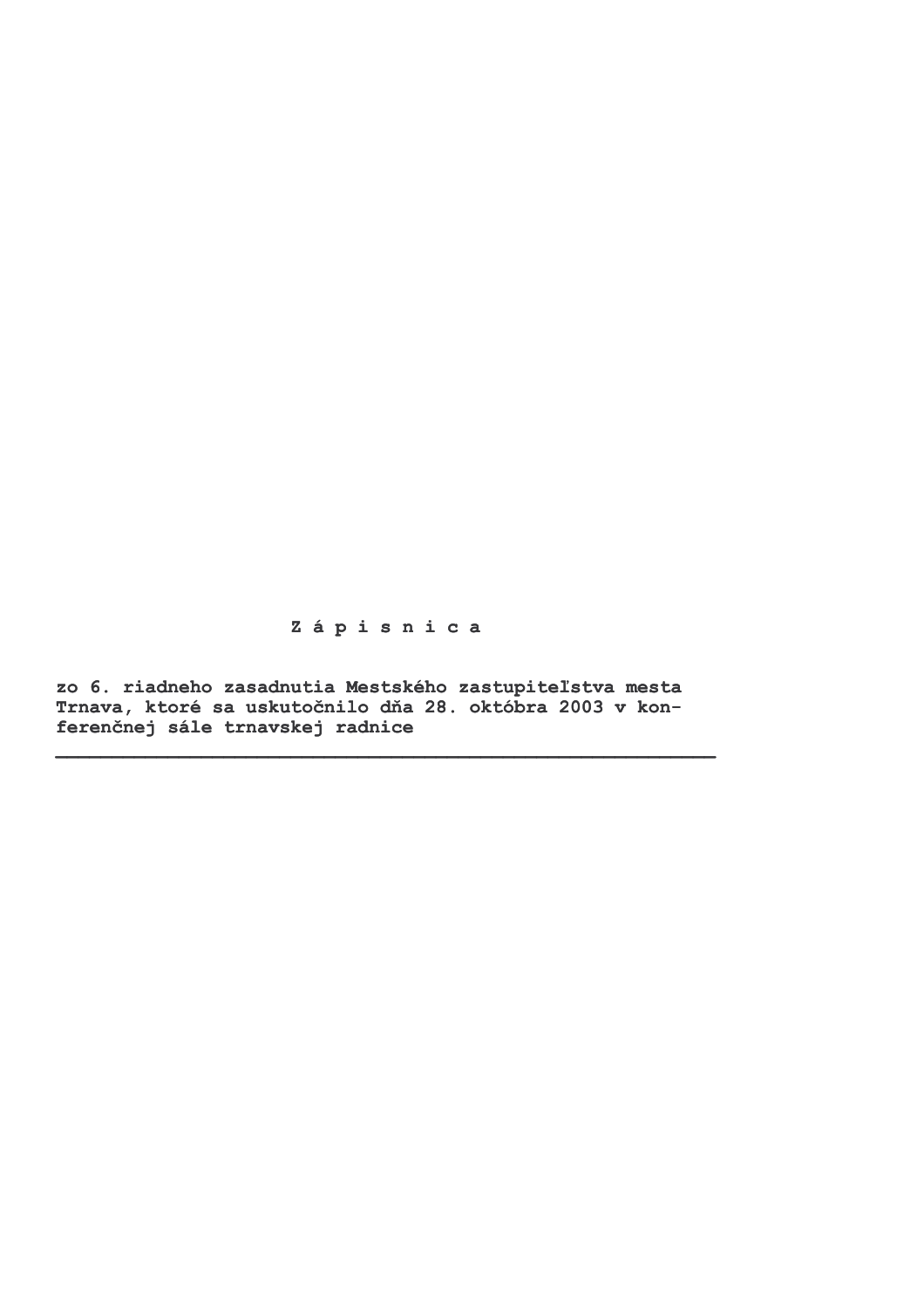#### Zápisnica

zo 6. riadneho zasadnutia Mestského zastupiteľstva mesta Trnava, ktoré sa uskutočnilo dňa 28. októbra 2003 v konferenčnej sále trnavskej radnice

Prítomní: Ing. Bošnák, primátor mesta 29 poslancov MZ mesta Trnava Ing. Holkovič, hlavný kontrolór Mgr. Keleši, náčelník mestskej polície Ing. Tibenský, prednosta mestského úradu 8 vedúcich odborov mestského úradu 2 vedúci úsekov mestského úradu 5 zástupcov mestských organizácií 5 riaditeľov školy 1 novinár zapisovateľka

Program:

- a) Otvorenie
- 1.1) Návrh Všeobecne záväzného nariadenia o určení školských obvodov mesta Trnava
- 2.1) Aktualizácia rozpočtu mesta Trnava na rok 2003
- $3)$ Majetkové záležitosti
- 4.1) Predaj bytov
- 4.2) Výnimky z nakladania s bytmi vo vlastníctve mesta
- 5.1) Vyhodnotenie Medzinárodného hudobného festivalu DOBROFEST-Trnava 2003, návrh rozpočtu a organizač-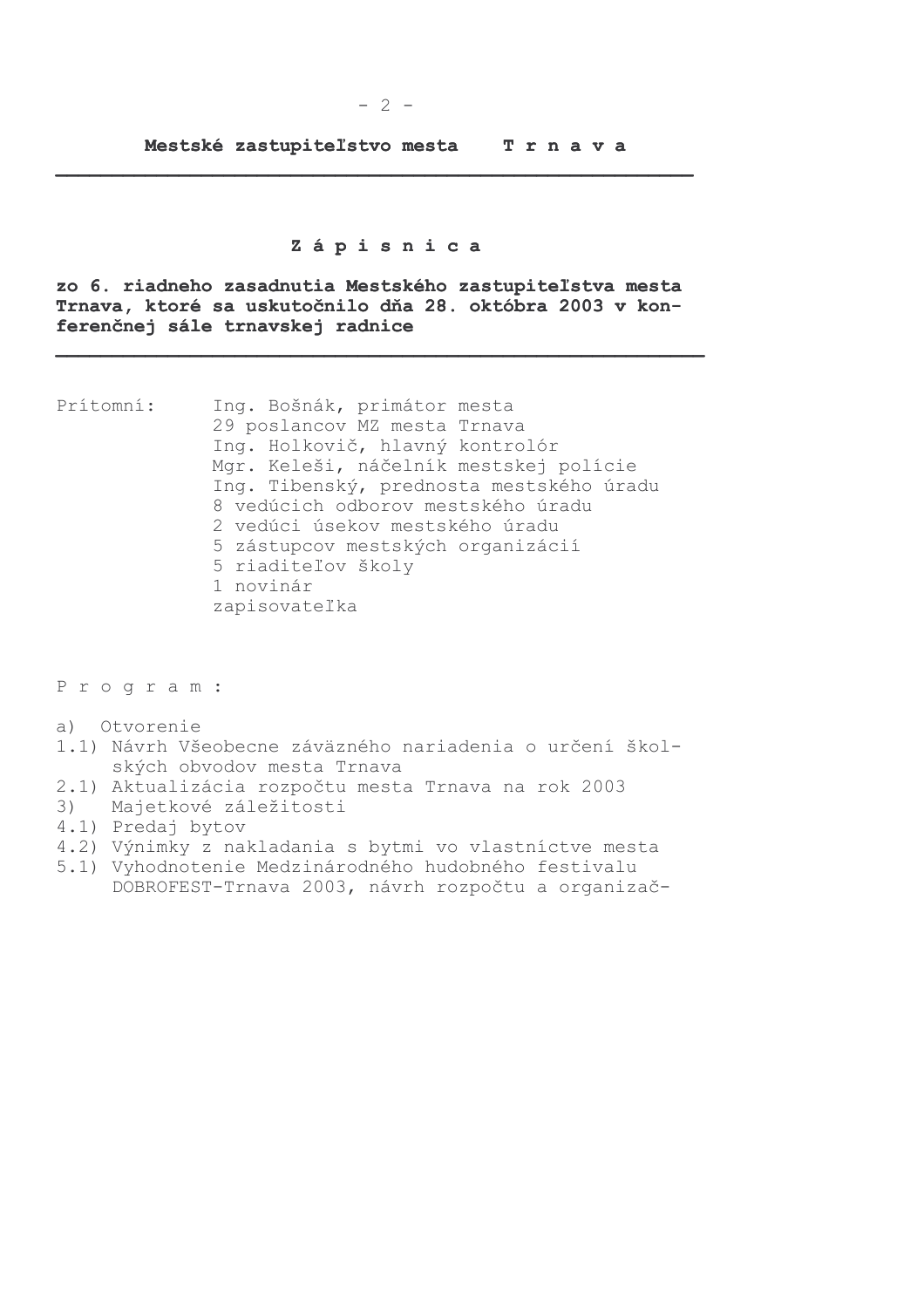ného zabezpečenia festivalu na rok 2004

- 6.1) Návrh rozpočtu 18. ročníka Medzinárodnej speváckej súťaže Mikuláša Schneidra-Trnavského
- 7.1) Návrh na organizačné zabezpečenie Vianočných trhov  $2003$
- 8.1) Návrh na povolenie spracovania zmeny Územného plánu mesta Trnava - Hotel pri Oravnom
- 9.1) Návrh na zrušenie zmluvy o združení finančných prostriedkov na výstavbu technickej infraštruktúrv a o podmienkach realizácie stavby technickej infraštruktúry z prostriedkov Fondu regionálneho rozvoja SR - pre 13 rodinných domov na Mudroňovej ulici
- 10.1) Návrh na poskytnutie dotácie na rok 2003 v rámci samostatnej rozpočtovej položky "školstvo"
- 11.1) Návrh na voľbu prísediacich pre Okresný súd v Trnave 12.1) Plnenie uznesení Mestského zastupiteľstva mesta Trnava
	- s termínom plnenia do 10.10.2003
- 13) R ô z n e 13.1) Návrh výzvy poslancov Mestského zastupiteľstva
- mesta Trnava k riešeniu problematiky grafitov
- 14) Interpelácie poslancov mestského zastupiteľstva
- 15) Rekapitulácia uznesení
- 16) Záver

6. riadne zasadnutie Mestského zastupiteľstva mesta Trnava z poverenia primátora mesta otvoril a časť rokovania i viedol Ing. Vladimír Butko, zástupca primátora. V úvode rokovania ospravedlnil primátora mesta Ing. Štefana Bošnáka z neúčasti na časti rokovania mestského zastupiteľstva z dôvodu prebiehajúceho rokovania v Bratislave. Na rokovaní mestského zastupiteľstva privítal prítomných poslancov mestského zastupiteľstva a ostatných prizvaných.

Po úvodnej časti zástupca primátora mesta skonštatoval, že na zasadnutí je prítomných celkom 21 poslancov, takže mestské zastupiteľstvo bolo uznášaniaschopné. (V priebehu rokovania sa zvýšil počet poslancov na 29.)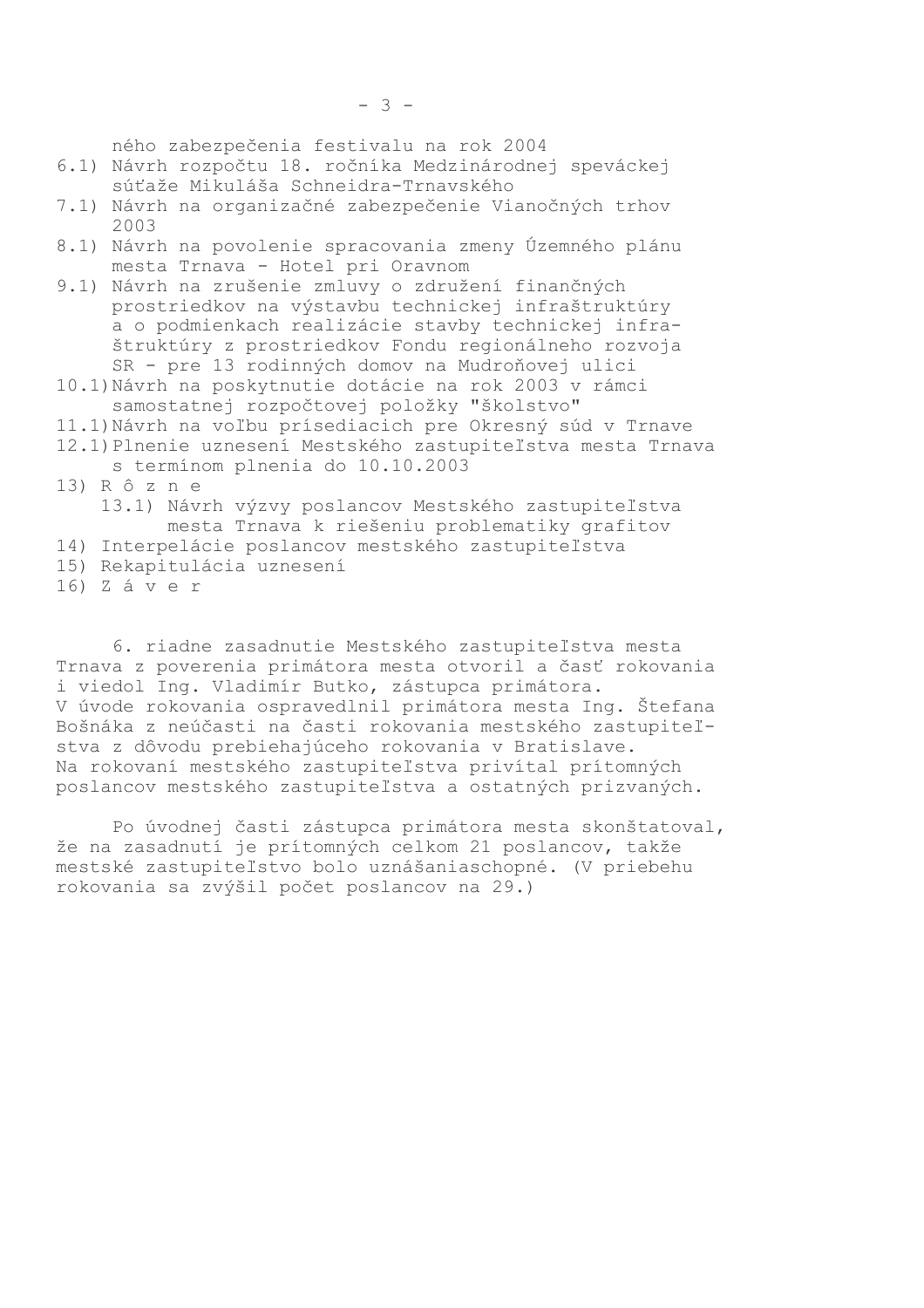Z neúčasti na rokovaní mestského zastupiteľstva sa písomne ospravedlnili poslanci MZ: Ing. Jozef Tomek a Ing. Ján Albert.

Za overovateľov zápisnice zo 6. riadneho zasadnutia mestského zastupiteľstva boli určení poslanci MZ: Prof. Bohumil Chmelík a Ing. Janka Drábiková.

Na rokovaní boli postupne overené nasledovné zápisnice z rokovaní mestského zastupiteľstva: z 5. riadneho zo dňa 2.9.2003 \* z 2. mimoriadneho zo dňa 24.9.2003 \* z 3. mimoriadneho zo dňa 21.10.2003. Overovatelia zápisníc konštatovali, že zápisnice zachytili priebeh rokovania v plnom rozsahu.

Mestská rada mesta Trnava do pracovného predsedníctva určila poslancov MZ: MUDr. Pavla Caudta a Eduarda Čechoviča. Na zasadnutí mestského zastupiteľstva boli do pracovného predsedníctva doplnení poslanci MZ: Ing. Vladimír Butko a MUDr. Ivan Varga.

Mestská rada odporučila za predsedu návrhovej komisie Mgr. Jána Žitňanského, poslanca MZ. Na zasadnutí mestského zastupiteľstva boli za členov návrhovej komisie odporučení poslanci MZ: Stanislav Hric a Ing. Karol Kunovský.

Pripomienky k zloženiu návrhovej komisie neboli vznesené.

Kontrolný súčet poslancov MZ: 23. Hlasovaním (22:0:1) bolo jej zloženie schválené.

Mestská rada mesta Trnava na svojom zasadnutí dňa 21. októbra 2003 odporučila nasledovné úpravy v programe rokovania mestského zastupiteľstva: a) zaradiť do programu rokovania ako materiál č. 3.24. -Zmena kupujúceho pozemku na Vajanského ulici v Trnave b) stiahnuť z rokovania materiál č. 10.1. - Návrh na poskytnutie dotácie na rok 2003 v rámci samostatnej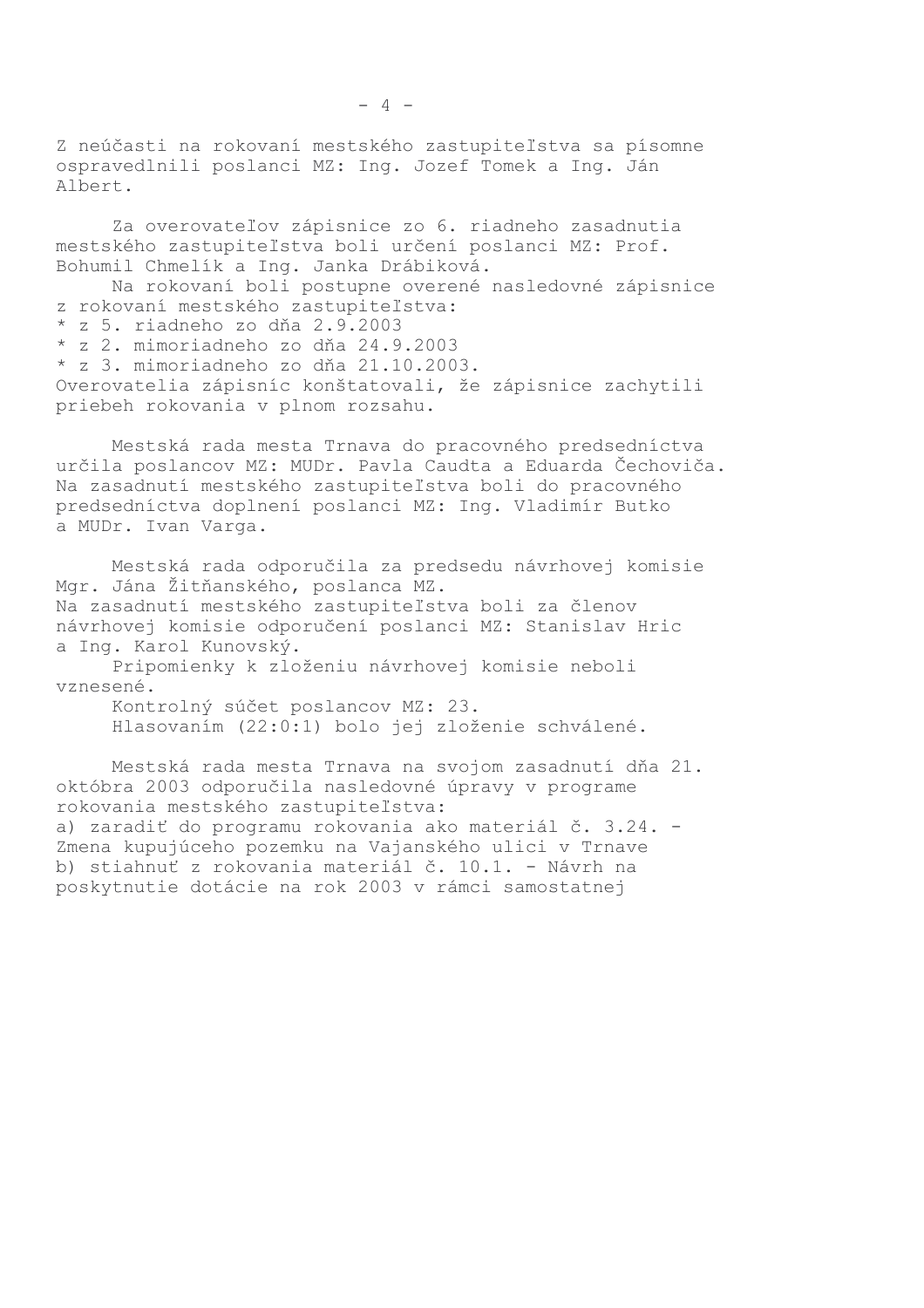rozpočtovej položky "školstvo".

Ďalšie návrhy a odporúčania k programu rokovania:

Prof. Chmelík - informoval prítomných, že 27.10.2003 zasadala komisia kultúry, ktorá prerokovala i materiál č. 5.1. Na základe prerokovaného odporúča materiál z rokovania mestského zastupiteľstva stiahnuť a prepracovať hlavne to, čo sa týka rokovacieho poriadku, orgánov festivalu a predložiť ho na rokovanie mestskej rady a následne na rokovanie mestského zastupiteľstva.

RSDr. Brežák, vedúci odboru sociálneho a kultúry MsÚ uviedol, že doplnok k materiálu, ktorý bol vypracovaný v zmysle požiadaviek mestskej rady a predložený poslancom pri prezentácii, nezodpovedá požiadavkám komisie kultúry.

Hlasovaním (23:0:0) boli prijaté odporúčania mestskej rady.

Hlasovaním (22:0:1) bol prijatý návrh prof. Chmelíka. Hlasovaním (23:0:0) bol schválený program rokovania 6. riadneho zasadnutia Mestského zastupiteľstva mesta Trnava.

V zmysle schváleného programu rokovania boli prerokované jednotlivé písomné materiály.

Materiál č. 1.1.

## Všeobecne záväzné nariadenie č. 199 o určení školských obvodov mesta Trnava

Spravodajca MR: Ing. Ľudovít Daučo

Na rokovaní mestského zastupiteľstva k materiálu pripomienky neodzneli.

Mestská rada hlasovaním odporučila materiál na rokovanie mestského zastupiteľstva s tým, že text VZN bude upravený v zmysle pripomienok vznesených mestskou radou: a) v bode 2) v písm.a) návrhu uznesenia upraviť termín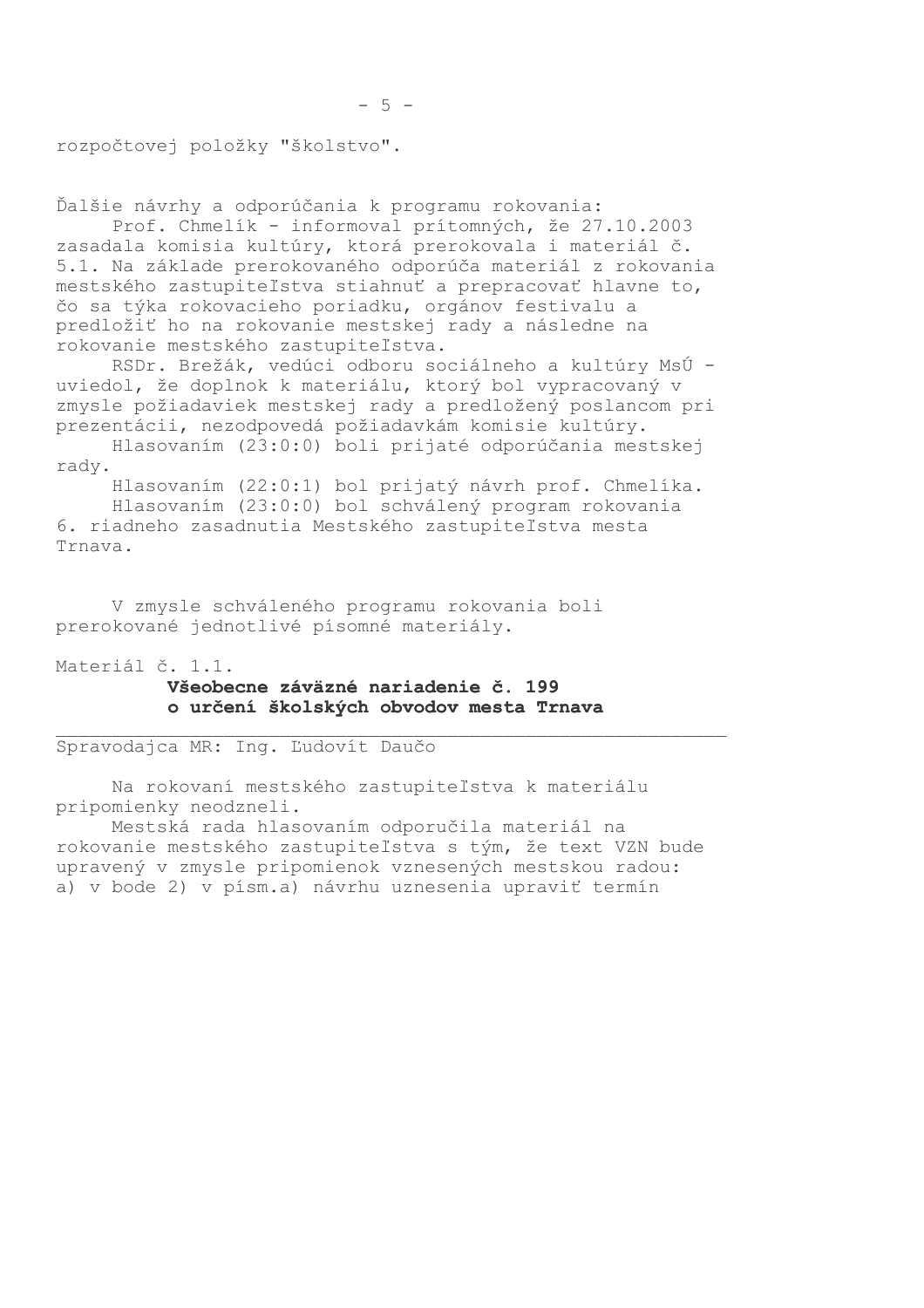zverejnenia VZN do ...31.10.2003...

- b) vypustiť text 1. ods. z čl. 1
- c) upraviť text v texte čl. 1
- d) zmena účinnosti VZN.
	- Kontrolný súčet poslancov MZ: 23.

Hlasovaním (21:0:2) bol schválený text všeobecne záväzného nariadenia, ktorý bol v spoločnom spravodali na str. 2 v plnom znení.

Hlasovaním (21:0:0) bolo prijaté uznesenie MZ č. 181, ktorým bolo schválené VZN č. 199.

Materiál č. 2.1.

#### Rozpočet mesta Trnava na rok 2003 - aktualizácia

Spravodajca MR: Ing. Vladimír Butko

Ing. Butko, zástupca primátora - zdôvodnil aktualizáciu rozpočtu na strane príjmov i výdavkov. Odporučil ju prijať v predloženej forme. Zároveň tlmočil stanovisko hlavného kontrolóra, ktorý sa

zúčastnil celého procestu tvorby i aktualizácie rozpočtu. Aktualizáciu odporúča schváliť v tej forme, v akej bola predložená.

Pozmeňovacie návrhy k materiálu v rámci rozpravy neboli vznesené.

Mestská rada hlasovaním odporučila materiál na rokovanie mestského zastupiteľstva bez pozmeňovacích návrhov.

Kontrolný súčet poslancov MZ: 26.

Hlasovaním (26:0:0) bolo prijaté uznesenie MZ č. 182, ktorým bola aktualizácia rozpočtu mesta na rok 2003 schválená.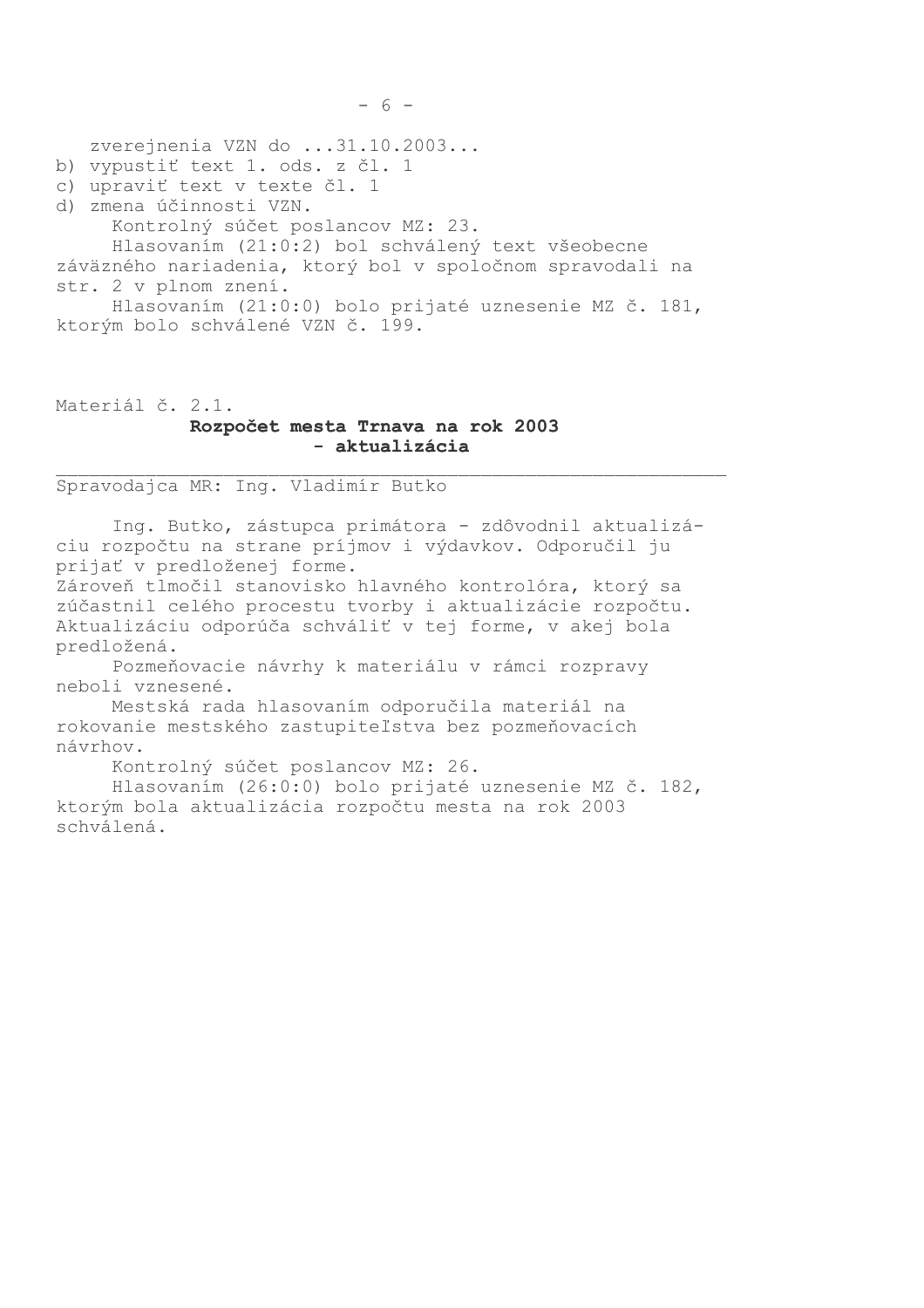### Materiál č. 3. - Majetkové záležitosti

Spravodajca MR: Ing. Karol Česnek

Materiál č. 3.1.

## Vyhodnotenie 1-kolového ponukového konania na predaj bytov

Na rokovaní mestského zastupiteľstva pripomienky k materiálu neodzneli. Mestská rada hlasovaním odporučila materiál na rokovanie mestského zastupiteľstva bez pripomienok. Kontrolný súčet poslancov MZ: 27. Hlasovaním (27:0:0) bolo prijaté uznesenie MZ č. 183.

## Materiál č. 3.2. Odpredaj garsónky č. 8 na ul. Dolné Bašty č. 7

Rozprava:

MUDr. Heriban - poukázal na chybné údaje v dôvodovej správe, v zmysle ktorých o legalizáciu bytu požiadal skôr, než sa do bytu nasťahoval.

Ing. Herzová, ved. úseku majetkového MsÚ - uviedla, že sa jedná pravdepodobne o preklep v dôvodovej správe, záležitosť však musí preveriť na SMM Trnava.

Ing. Butko, zástupca primátora - prerušil rozpravu k tomuto bodu programu a odporučil záležitosť preveriť.

Priebeh rokovania mestského zastupiteľstva si prišli pozrieť i študenti maturitného ročníka z Gymnázia A.Merici, ktorých na rokovaní privítal.

Materiál č. 3.3. Odpredaj časti pozemku v k.ú. Trnava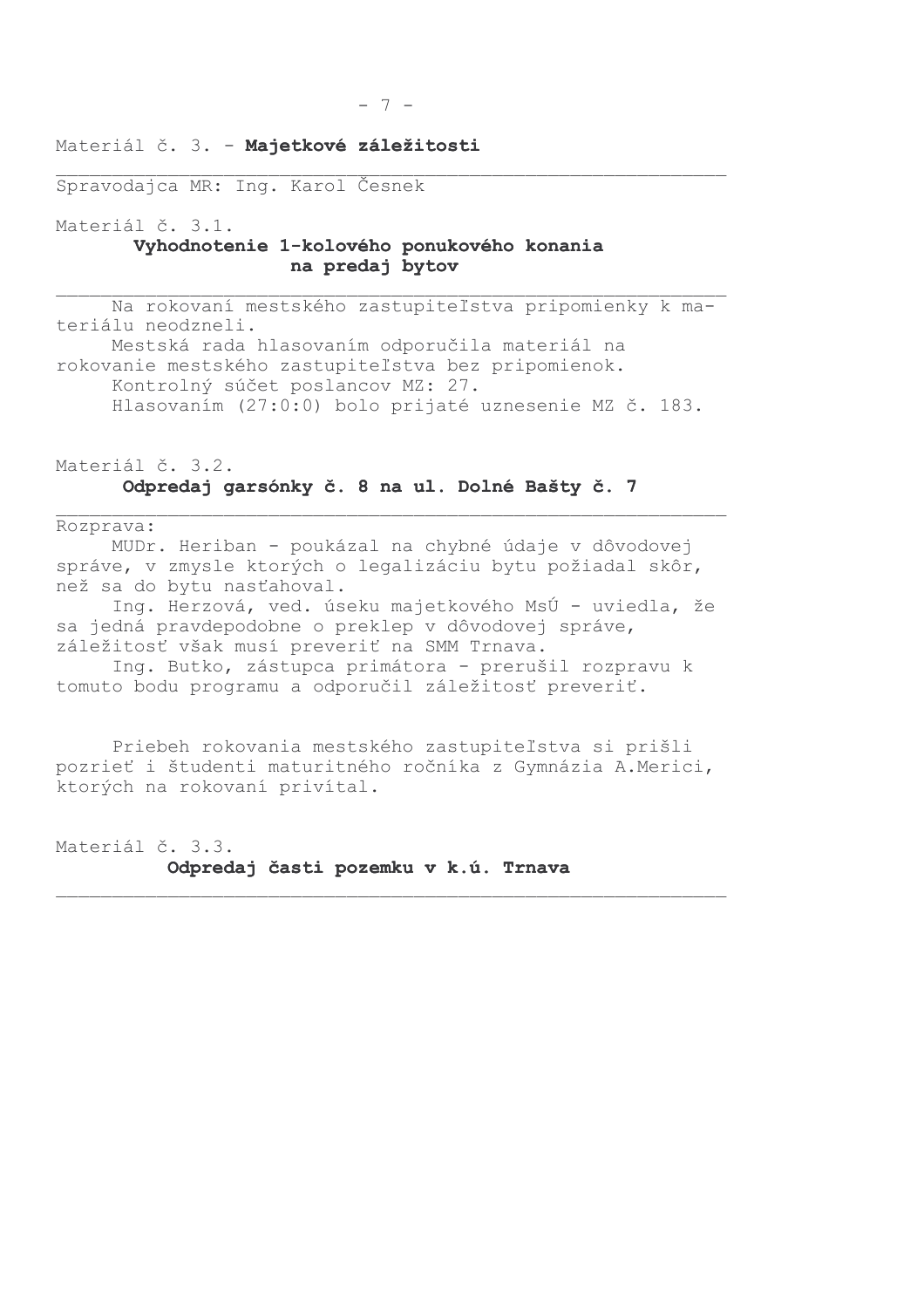Na rokovaní mestského zastupiteľstva k materiálu pripomienky neodzneli.

Mestská rada hlasovaním odporučila materiál na rokovanie mestského zastupiteľstva bez pripomienok. Kontrolný súčet poslancov MZ: 26.

Hlasovaním (24:0:2) bolo prijaté uznesenie MZ č. 184.

# Materiál č. 3.4. Predĺženie termínu začatia výstavby polyfunkčného domu na Vajanského ul. v Trnave

Na rokovaní mestského zastupiteľstva k materiálu pripomienky neodzneli.

Mestská rada hlasovaním odporučila materiál na rokovanie mestského zastupiteľstva bez pripomienok. Kontrolný súčet poslancov MZ: 27. Hlasovaním (26:0:1) bolo prijaté uznesenie MZ č. 185.

Materiál č. 3.5.

## Zväčšenie výmery odpredaného pozemku na riešenie vstupu do podzemných garáží polyfunkčného objektu na Vajanského ul.

Na rokovaní mestského zastupiteľstva k materiálu pripomienky neodzneli. Mestská rada hlasovaním odporučila materiál na rokovanie mestského zastupiteľstva s úpravou časti textu v bode 1) návrhu uznesenia: ...za podmienky finančnej náhrady kupujúcimi vo výške 60.000,- Sk na vybudovanie troch parkovacích miest... Kontrolný súčet poslancov MZ: 26. Hlasovaním (24:0:2) bolo prijaté odporúčanie mestskej rady. Hlasovaním (24:0:2) bolo prijaté uznesenie MZ č. 186, v ktorom bol zapracovaný aj návrh mestskej rady.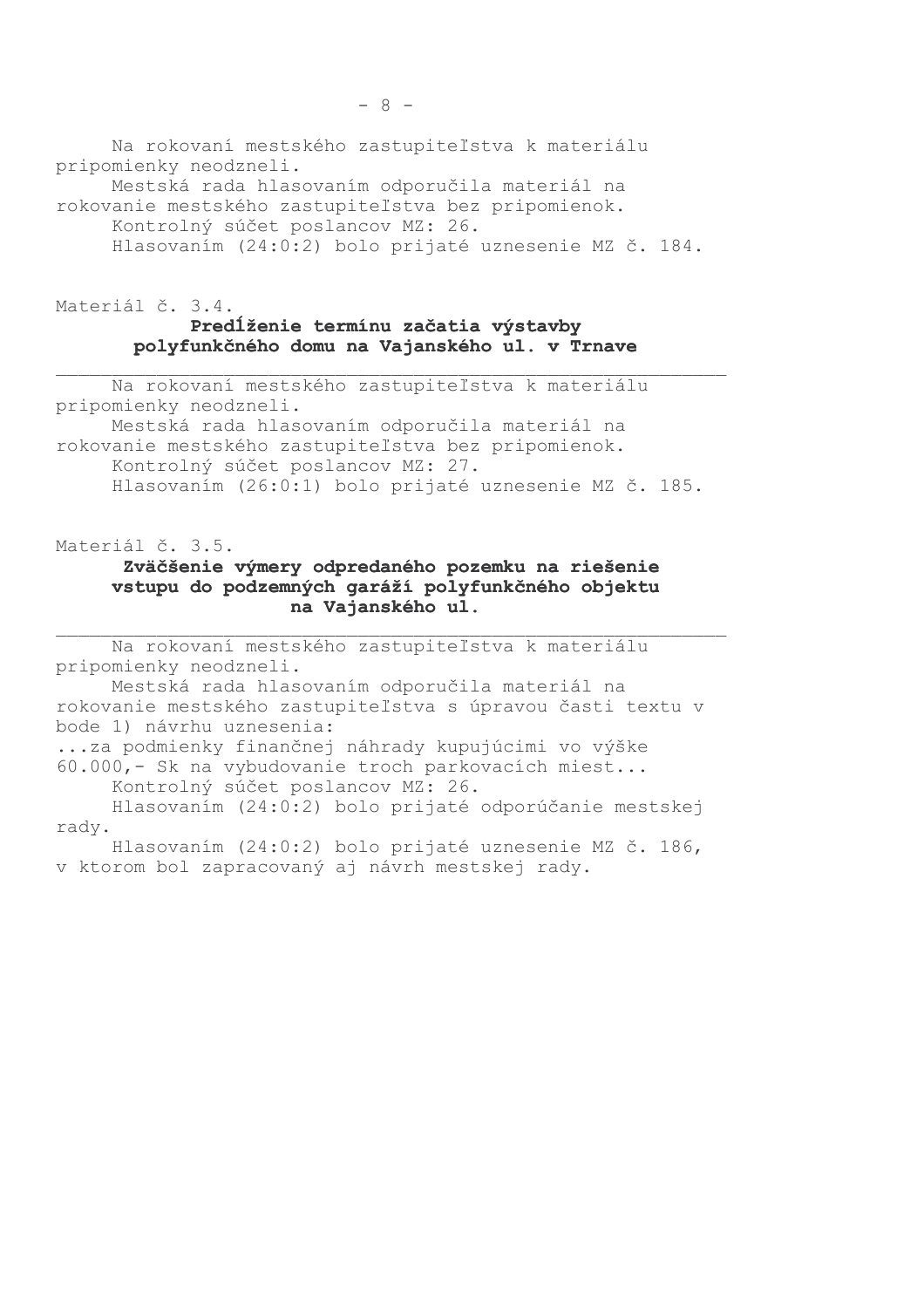Pokračovanie rozpravy k materiálu č. 3.2: Ing. Butko, zástupca primátora - konštatoval, že záležitosť uvedená v dôvodovej správe k materiálu č. 3.2. bola preverená spracovateľom. Menovaný požiadal o odkúpenie bytu v rámci legalizácie v roku 2001. Ďalšie pripomienky k návrhu neodzneli. Kontrolný súčet poslancov MZ: 27. Hlasovaním (26:0:1) bolo prijaté uznesenie MZ č. 187.

# Materiál č. 3.6. Súhlas s použitím pozemku mesta na vybudovanie parkovacích miest - darovanie investície parkovacích miest na Tehelnej ul. do majetku mesta

Na rokovaní mestského zastupiteľstva k materiálu pripomienky neodzneli. Mestská rada hlasovaním odporučila materiál na rokovanie mestského zastupiteľstva bez pripomienok. Kontrolný súčet poslancov MZ: 26. Hlasovaním (26:0:0) bolo prijaté uznesenie MZ č. 188.

Od tohto bodu programu sa rokovania mestského zastupiteľstva zúčastnil i primátor mesta.

Materiál č. 3.7. Priamy predaj pozemku v Trnave spoločnosti Johns Manville

Na rokovaní mestského zastupiteľstva k materiálu pripomienky neodzneli. Mestská rada hlasovaním odporučila materiál na rokovanie mestského zastupiteľstva bez pripomienok. Kontrolný súčet poslancov MZ: 26. Hlasovaním (25:0:1) bolo prijaté uznesenie MZ č. 189.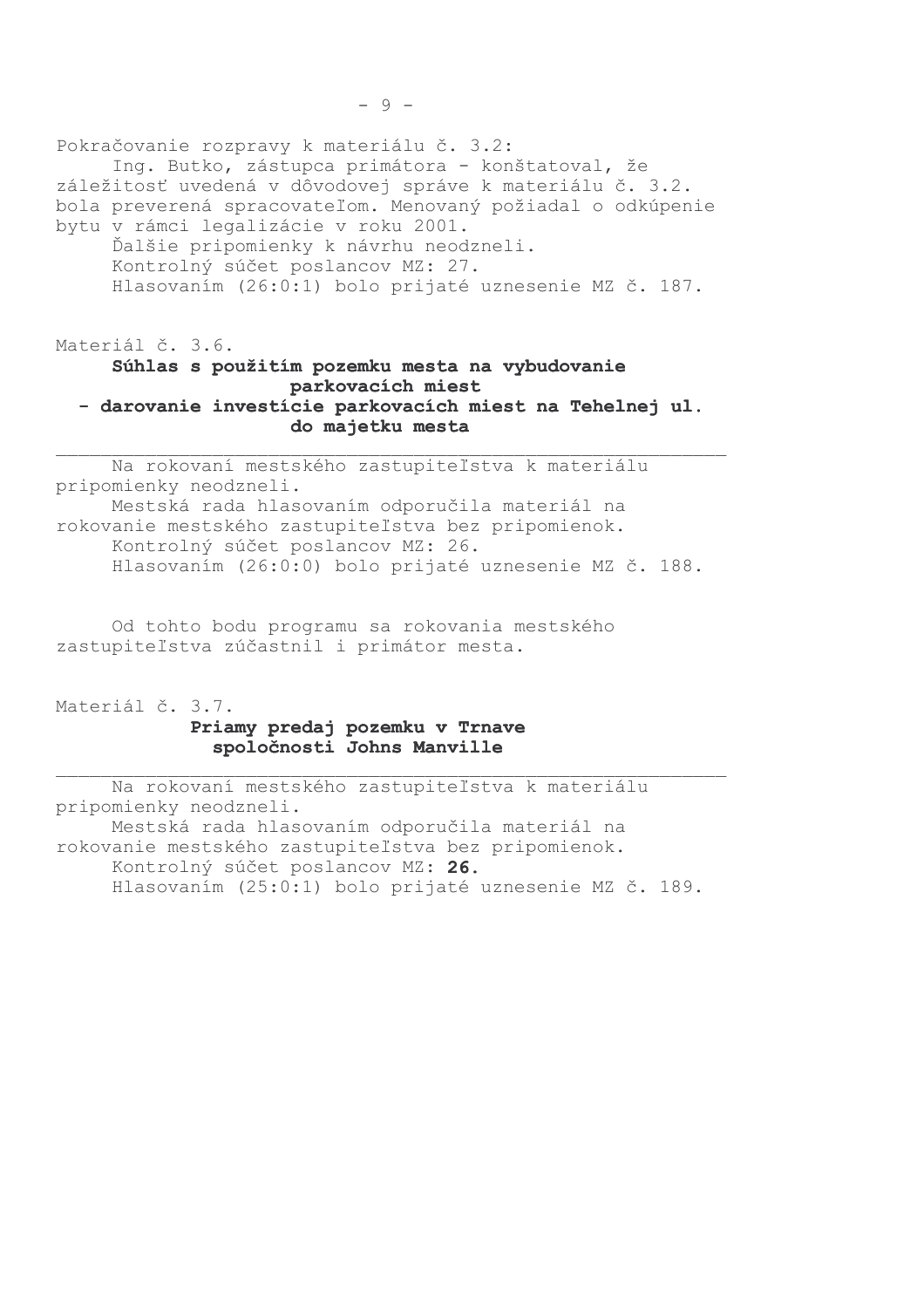Materiál č. 3.8. Odpredaj podielov z pozemku vo vlastníctve mesta Trnava parc č. 8399/96 v k.ú. Trnava vlastníkom bytov v bytovom dome s. č. 6046 na Jiráskovej ul. č. 24 v Trnave

Na rokovaní mestského zastupiteľstva k materiálu pripomienky neodzneli. Mestská rada hlasovaním odporučila materiál na rokovanie mestského zastupiteľstva bez pripomienok. Kontrolný súčet poslancov MZ: 28. Hlasovaním (27:1:0) bolo prijaté uznesenie MZ č. 190.

Materiál č. 3.9.

Odpredaj podielov z pozemku vo vlastníctve mesta Trnava parc. č. 5680/103 v k.ú. Trnava vlastníkom bytov v bytovom dome s. č. 6642 na Clementisovej ul. č. 36 až 41 v Trnave

Na rokovaní mestského zastupiteľstva k materiálu pripomienky neodzneli. Mestská rada hlasovaním odporučila materiál na rokovanie mestského zastupiteľstva bez pripomienok. Kontrolný súčet poslancov MZ: 28. Hlasovaním (27:1:0) bolo prijaté uznesenie MZ č. 191.

Materiál č. 3.10. Odpredaj podielov z pozemkov vo vlastníctve mesta Trnava vlastníkom bytov v bytových domoch na Golianovej, Sladovníckej a G. Dusíka v Trnave

Na rokovaní mestského zastupiteľstva k materiálu pripomienky neodzneli. Mestská rada hlasovaním odporučila materiál na rokovanie mestského zastupiteľstva bez pripomienok. Kontrolný súčet poslancov MZ: 28. Hlasovaním (27:0:1) bolo prijaté uznesenie MZ č. 192.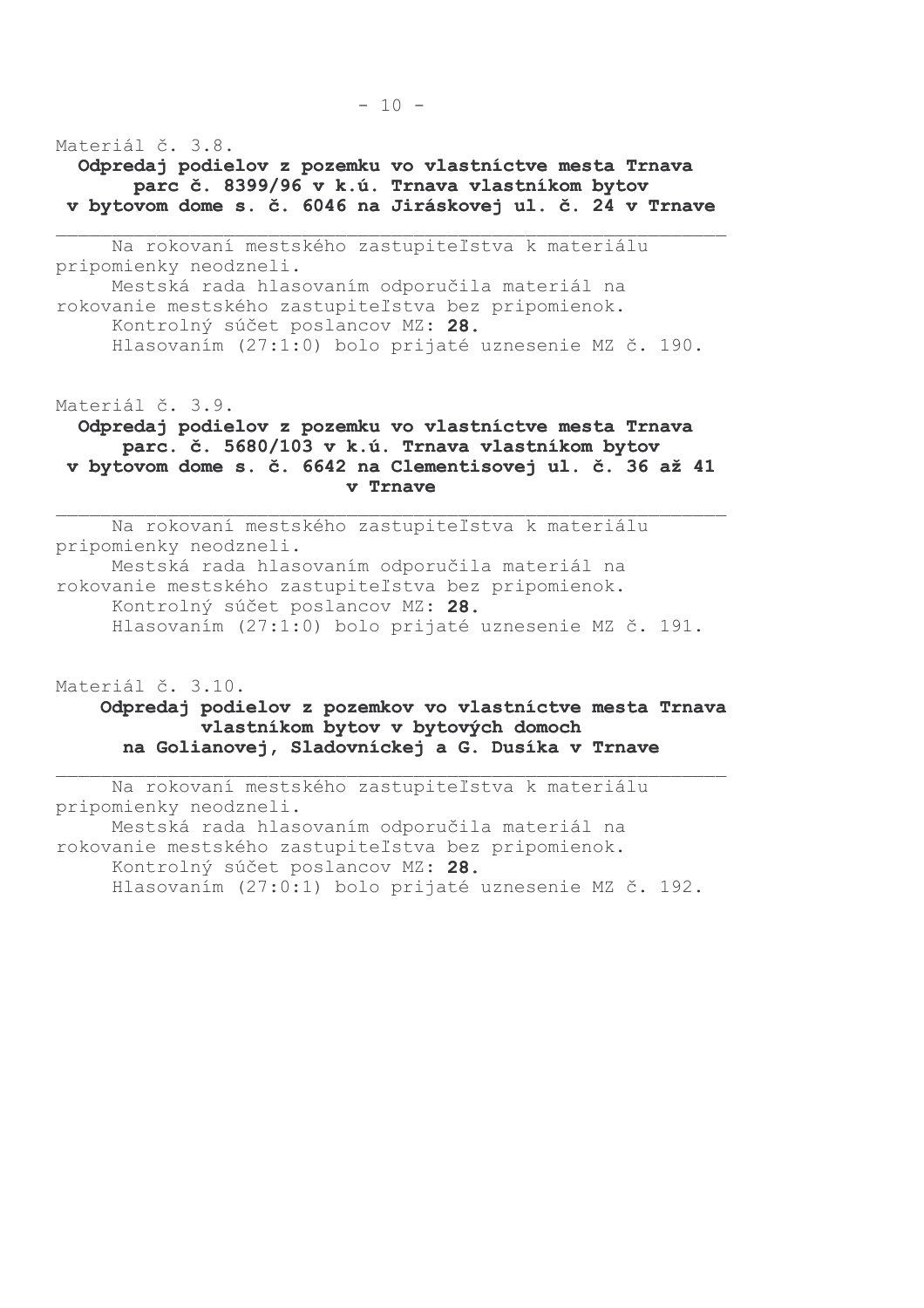Materiál č. 3.11. Súhlas s použitím pozemku mesta na vybudovanie chodníka k nebytovému priestoru - súhlas s prijatím daru - investície chodníka do majetku mesta

Na rokovaní mestského zastupiteľstva k materiálu pripomienky neodzneli. Mestská rada hlasovaním odporučila materiál na rokovanie mestského zastupiteľstva bez pripomienok. Kontrolný súčet poslancov MZ: 28. Hlasovaním (28:0:0) bolo prijaté uznesenie MZ č. 193.

Materiál č. 3.12. Priamy predaj pozemku pod predzáhradkou na ul. A. Kmeťa v Trnave

Na rokovaní mestského zastupiteľstva k materiálu pripomienky neodzneli. Mestská rada hlasovaním odporučila materiál na rokovanie mestského zastupiteľstva bez pripomienok. Kontrolný súčet poslancov MZ: 27. Hlasovaním (27:0:0) bolo prijaté uznesenie MZ č. 194.

Materiál č. 3.13. Predaj nehnuteľností na ul. K. Čulena v Trnave

Na rokovaní mestského zastupiteľstva k materiálu pripomienky neodzneli. Mestská rada hlasovaním odporučila materiál na rokovanie mestského zastupiteľstva s opravou dátumu narodenia kupujúcej ...15.10.1958... Kontrolný súčet poslancov MZ: 28. O odporúčaní mestskej rady i o uznesení sa hlasovalo súčasne. Hlasovaním (27:0:1) bolo prijaté uznesenie MZ č. 195.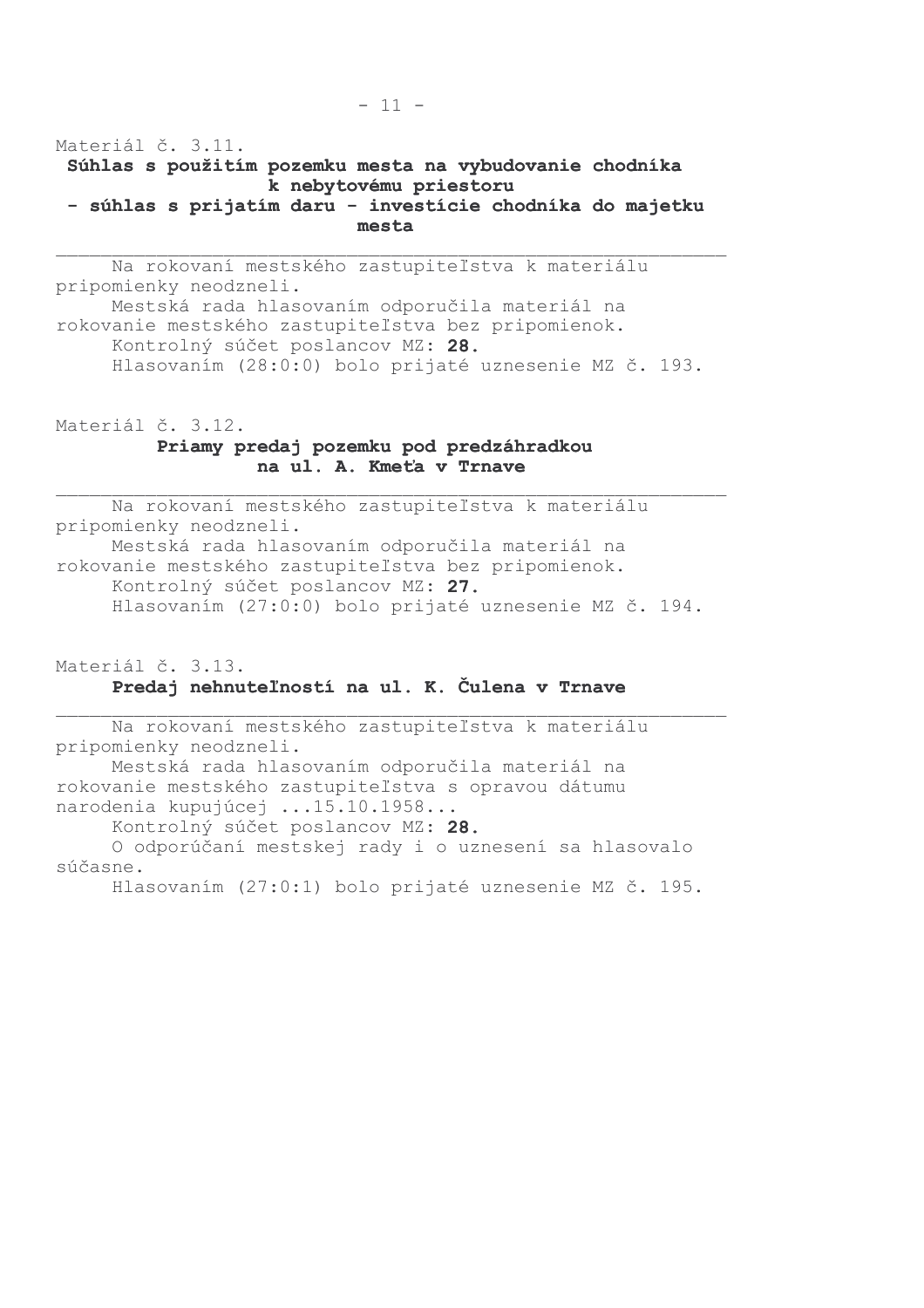Materiál č. 3.14.

## Predaj pozemku mesta na Františkánskej ul. v Trnave - zmena kupujúceho

Mestská rada hlasovaním odporučila materiál na rokovanie mestského zastupiteľstva. Požiadala však prednostu mestského úradu a hlavného kontrolóra o preverenie právnej stránky, či pri kúpe majetku mesta poslancom mestského zastupiteľstva sa nejedná o konflikt záujmov. Stanovisko právneho úseku mestského úradu je priložené k materiálu.

Na rokovaní mestského zastupiteľstva k materiálu pripomienky neodzneli.

Kontrolný súčet poslancov MZ: 27. Hlasovaním (23:0:4) bolo prijaté uznesenie MZ č. 196.

Materiál č. 3.15.

### Predaj pozemkov vo vlastníctve mesta Trnava pod garážami v lokalite ulíc Prechodná a Oblúková

Na rokovaní mestského zastupiteľstva k materiálu pripomienky neodzneli. Mestská rada hlasovaním odporučila materiál na rokovanie mestského zastupiteľstva bez pripomienok. Kontrolný súčet poslancov MZ: 24. Hlasovaním (23:0:1) bolo prijaté uznesenie MZ č. 197.

# Materiál č. 3.16. Predaj pozemku v lokalite IBV Kozácka

Na rokovaní mestského zastupiteľstva k materiálu pripomienky neodzneli. Mestská rada hlasovaním odporučila materiál na rokovanie mestského zastupiteľstva bez pripomienok. Kontrolný súčet poslancov MZ: 26.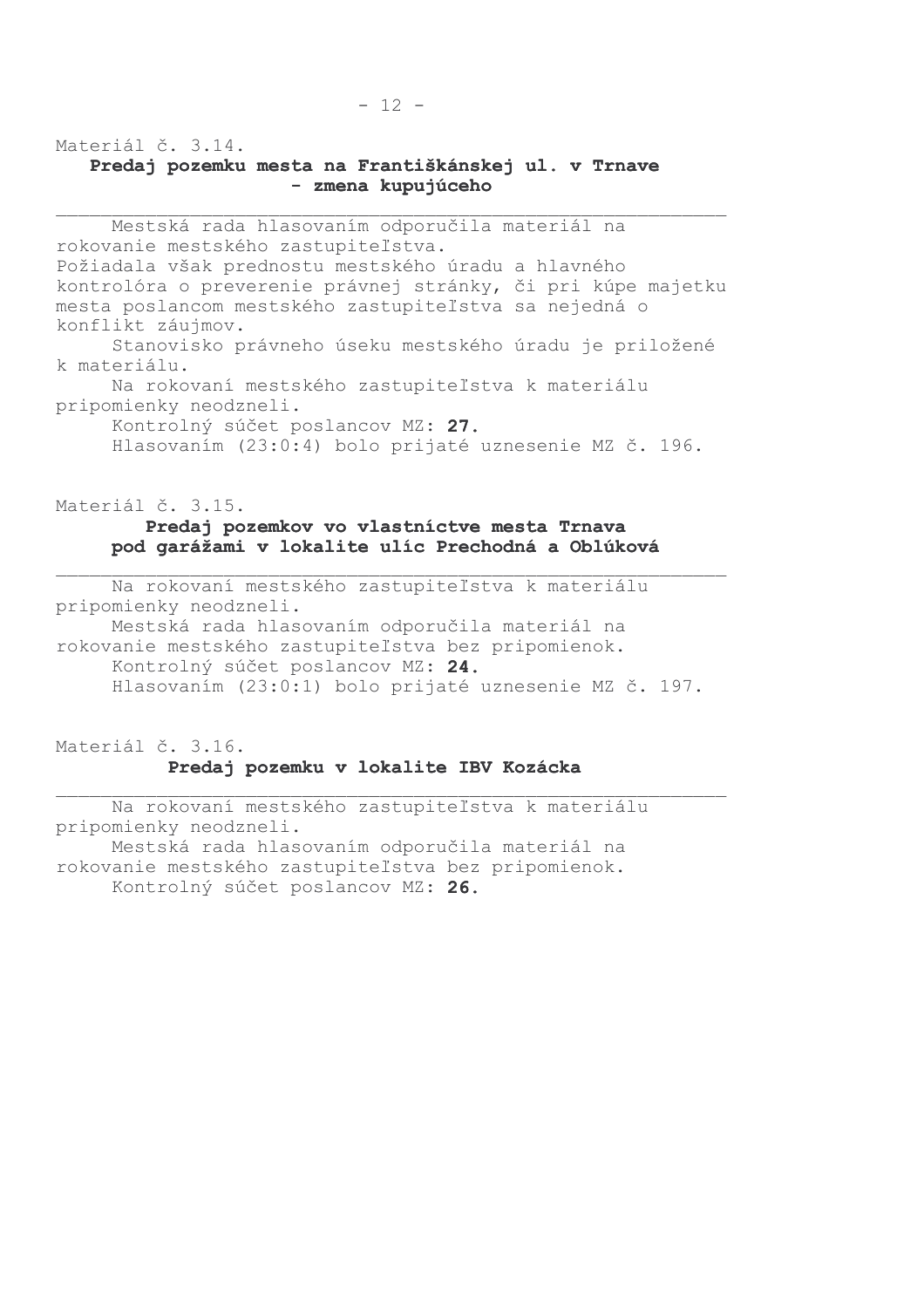Hlasovaním (26:0:0) bolo prijaté uznesenie MZ č. 198.

Materiál č. 3.17. Predaj pozemkov za nehnuteľnosťami na ul. J. Hajdóczyho v Trnave

Na rokovaní mestského zastupiteľstva k materiálu pripomienky neodzneli. Mestská rada hlasovaním odporučila materiál na rokovanie mestského zastupiteľstva bez pripomienok. Kontrolný súčet poslancov MZ: 26. Hlasovaním (25:0:1) bolo prijaté uznesenie MZ č. 199.

Materiál č. 3.18.

## Návrh na zmenu uznesenia MZ č. 723/2002 zo dňa 10.9.2002 - odvolanie sa voči uloženiu zmluvnej pokuty -Mária Krchňáková

Mestská rada hlasovaním odporučila materiál na rokovanie mestského zastupiteľstva s alternatívou A. Na rokovaní mestského zastupiteľstva k materiálu pripomienky neodzneli. Kontrolný súčet poslancov MZ: 27. O odporúčaní mestskej rady i o uznesení sa hlasovalo súčasne. Hlasovaním (22:0:5) bolo prijaté uznesenie MZ č. 200.

Materiál č. 3.19. Schválenie uzavretia dohody o zrušení a vysporiadaní podielového spoluvlastníctva k pozemkom parc. č. 1540, 1535/1, 1535/2 a 1535/3 v k.ú. Trnava

Na rokovaní mestského zastupiteľstva k materiálu pripomienky neodzneli. Mestská rada hlasovaním odporučila materiál na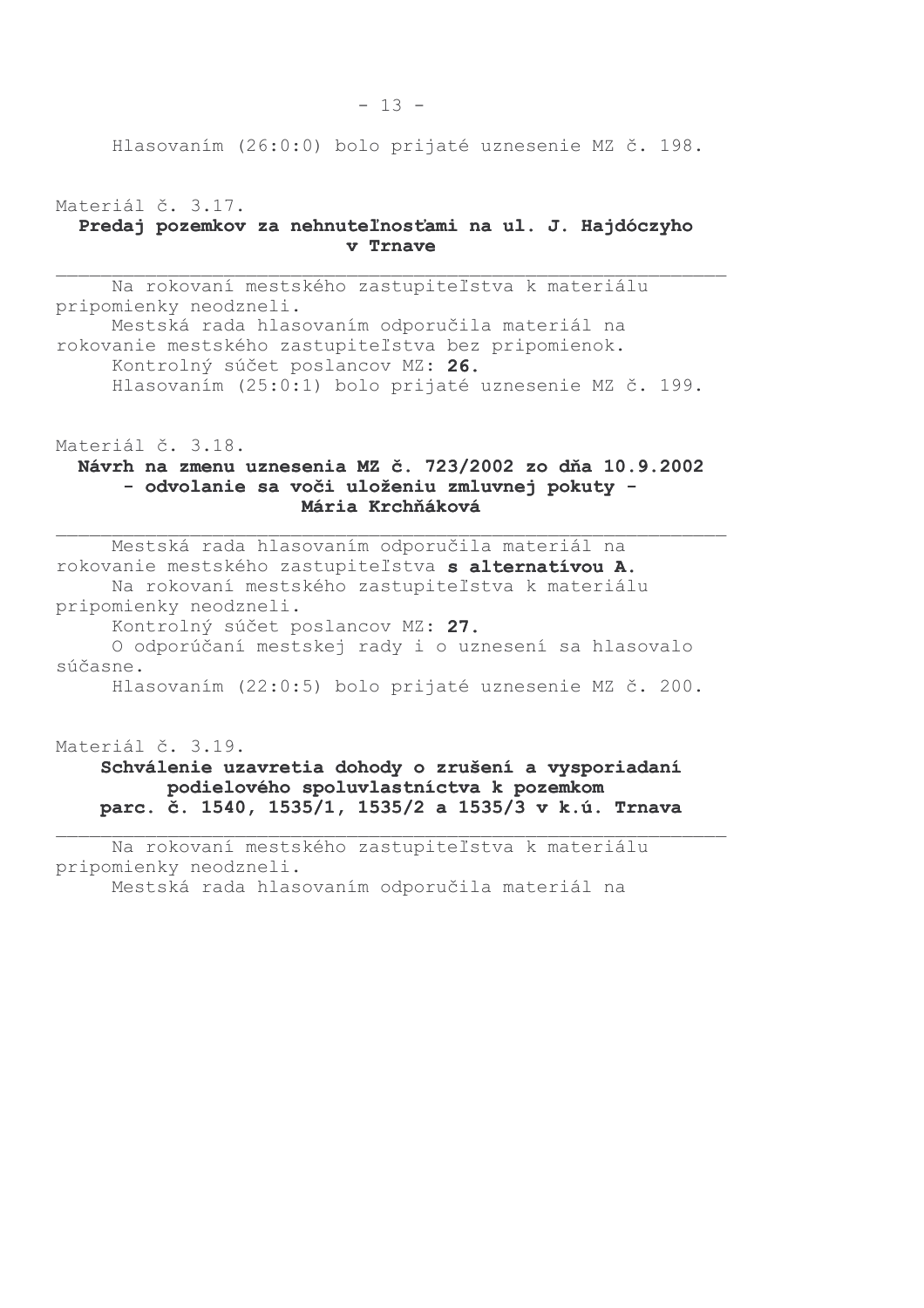rokovanie mestského zastupiteľstva bez pripomienok. Kontrolný súčet poslancov MZ: 23. Hlasovaním (21:0:2) bolo prijaté uznesenie MZ č. 201.

Materiál č. 3.20. Odvolanie voči rozhodnutiu Mestskej rady mesta Trnava - uzneseniu MR č. 76/2003 zo dňa 1.4.2003 - Terézia Dóková

Mestská rada hlasovaním odporučila materiál na rokovanie mestského zastupiteľstva s alternatívou A. Na rokovaní mestského zastupiteľstva k materiálu pripomienky neodzneli. Kontrolný súčet poslancov MZ: 26. O odporúčaní mestskej rady i o uznesení sa hlasovalo súčasne.

Hlasovaním (22:0:4) bolo prijaté uznesenie MZ č. 202.

# Materiál č. 3.21. Predaj garáže na ul. Zelenečská č. 53,55

Na rokovaní mestského zastupiteľstva k materiálu pripomienky neodzneli. Mestská rada hlasovaním odporučila materiál na rokovanie mestského zastupiteľstva bez pripomienok. Kontrolný súčet poslancov MZ: 26. Hlasovaním (25:0:1) bolo prijaté uznesenie MZ č. 203.

Materiál č. 3.22.

# Odpredaj spoluvlastníckeho podielu na spoločnom zariadení domu na Hospodárskej ul. č. 19-21 v Trnave

Na rokovaní mestského zastupiteľstva k materiálu pripomienky neodzneli.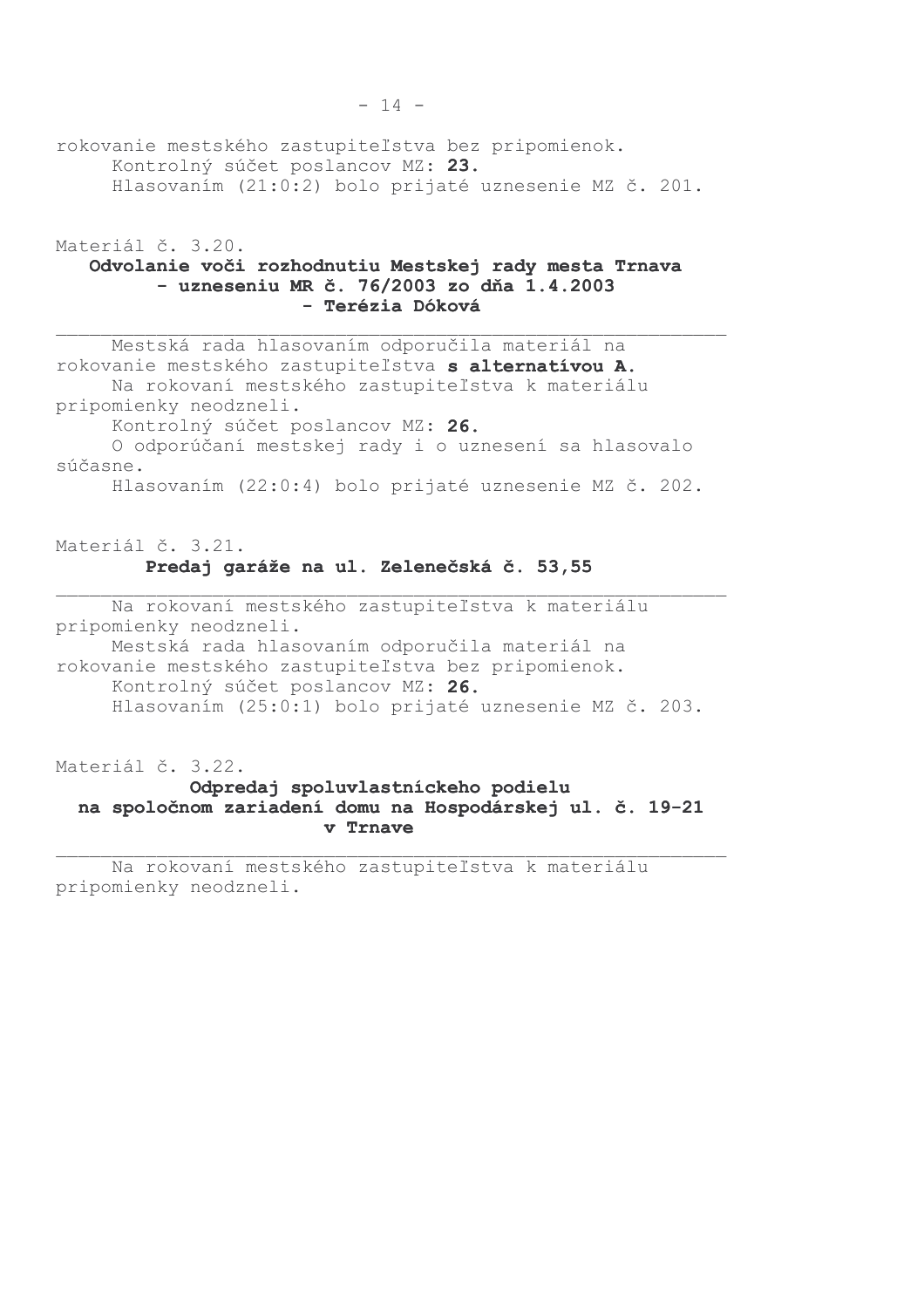Mestská rada hlasovaním odporučila materiál na rokovanie mestského zastupiteľstva bez pripomienok. Kontrolný súčet poslancov MZ: 27. Hlasovaním (26:0:1) bolo prijaté uznesenie MZ č. 204.

Materiál č. 3.23.

#### Odpredaj spoluvlastníckeho podielu na pozemku zastavanom bytovým domom na Kollárovej ul. 32 v Trnave

Na rokovaní mestského zastupiteľstva k materiálu pripomienky neodzneli.

Mestská rada hlasovaním odporučila materiál na rokovanie mestského zastupiteľstva s návrhom na vypustenie slova "Trnava" z tretieho riadku bodu 1) návrhu uznesenia. Kontrolný súčet poslancov MZ: 27. Hlasovaním (24:0:3) bolo prijaté uznesenie MZ č. 205.

Materiál č. 3.24.

#### Zmena kupujúceho pozemku na Vajanského ulici v Trnave

Na rokovaní mestského zastupiteľstva k materiálu pripomienky neodzneli.

Mestská rada hlasovaním odporučila materiál na rokovanie mestského zastupiteľstva bez pripomienok.

Kontrolný súčet poslancov MZ: 28.

Inq. Šarvaic - konštatoval, že v predchádzajúcich majetkových materiáloch sa schvaľovalo predĺženie termínu v súvislosti s danou záležitosťou a teraz sa schvaľuje prevod na inú spoločnosť. Zaujímal sa, či je to v poriadku po právnej stránke.

Ing. Butko, zástupca primátora - táto skutočnosť bola zaregistrovaná už na zasadnutí mestskej rady. Po právnej stránke je záležitosť v poriadku.

Hlasovanm (25:0:3) bolo prijaté uznesenie MZ č. 206.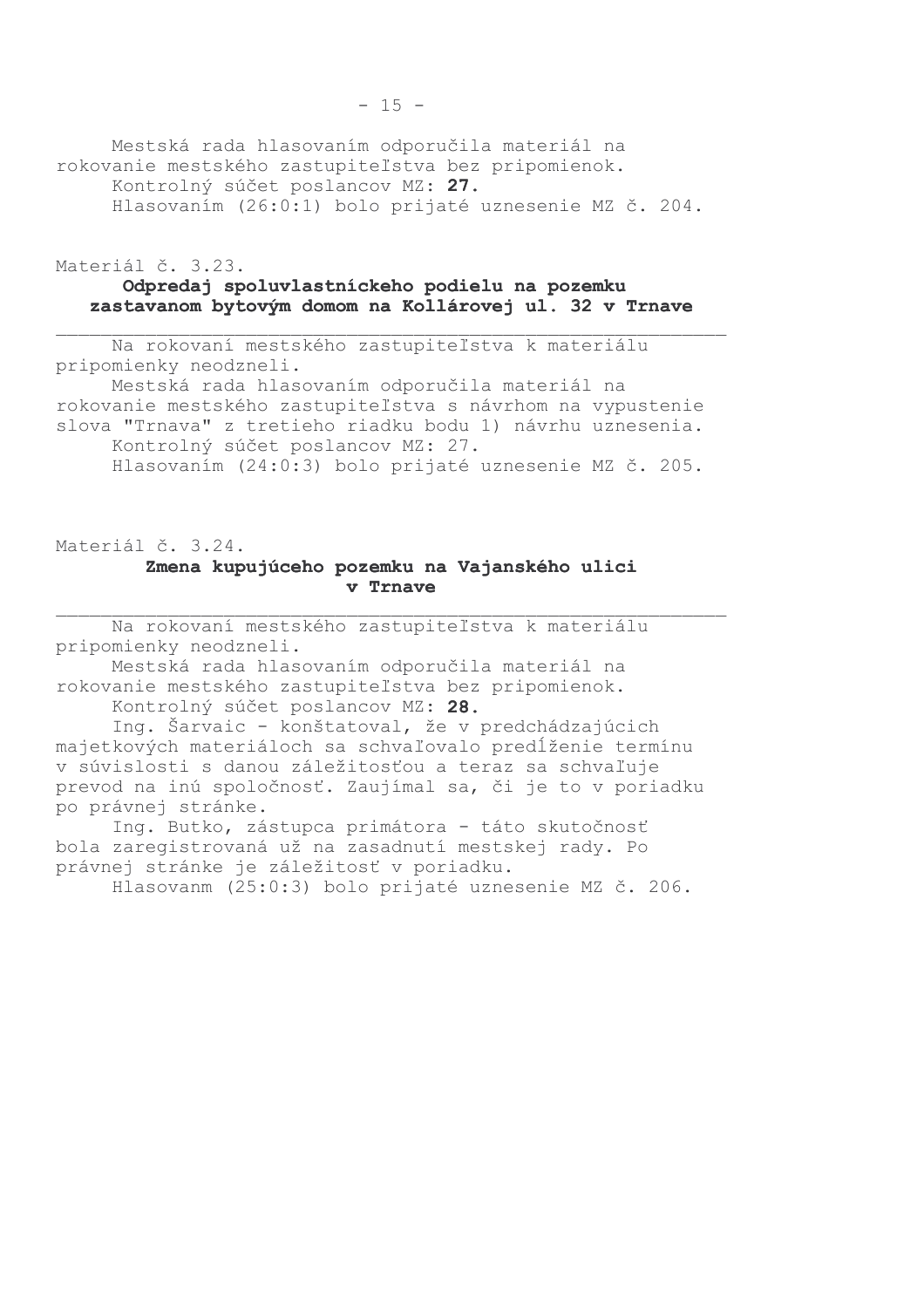Materiál č. 4.1.

#### Predai bytov

#### Spravodajca MR: Mgr. Ján Žitňanský

Drgon - poukázal, že kupujúca bytu v bode a 02/ má trvalý pobyt na Golianovej 53, ale v skutočnosti býva na Golianovej 32. Odporučil túto časť odložiť a prerokovať neskôr. Ing. Bošnák, primátor mesta - uviedol, že túto záležitosť bude potrebné preveriť a v prípade zistenia nedôsledností, vylúčiť z materiálu. Drgon - svoj návrh doplnil, že sa jedná o neplatiča, ktorý mal súdom uložené vypratanie z bytu. Od toho sa však upustilo. V byte však nebýva a chce si ho odkúpiť. Ing. Bošnák, primátor mesta - navrhol bod a 02/ vypustiť. Mgr. Žitňanský - do návrhu uznesenia navrhol doplniť text, ktorý bol doručený spracovateľom materiálu. Jedná sa o úpravu výmery bytu a iného podlažia, pričom cena bytu zostáva nezmenená. Kontrolný súčet poslancov MZ: 27. Mestská rada hlasovaním odporučila materiál na rokovanie mestského zastupiteľstva bez pripomienok. Hlasovaním (23:0:0) bol prijatý návrh poslanca Drgona. Ing. Bošnák, primátor mesta - navrhol doplnok zaradiť namiesto bodu a 02/. Hlasovaním (26:0:1) bolo prijaté uznesenie MZ č. 207.

## Materiál č. 4.2. Návrh na výnimky z nakladania s bytmi vo vlastníctve mesta Trnava

Spravodajca MR: Mgr. Ján Žitňanský

Na rokovaní mestského zastupiteľstva k materiálu pripomienky neodzneli.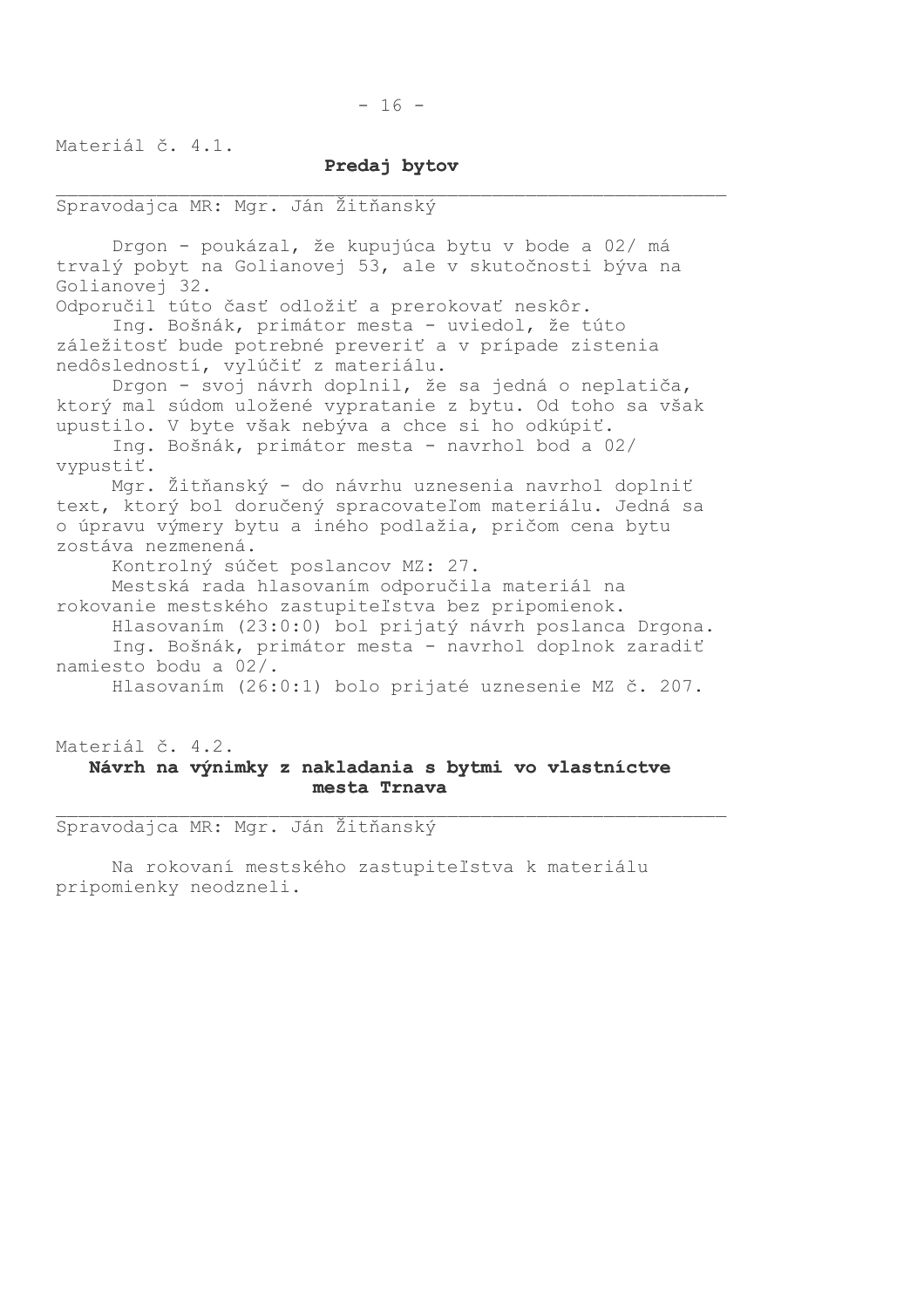Mestská rada hlasovaním odporučila materiál na rokovanie mestského zastupiteľstva bez pripomienok. Kontrolný súčet poslancov MZ: 27. Hlasovaním (27:0:0) bolo prijaté uznesenie MZ č. 208.

Materiál č. 5.1.

## Vyhodnotenie Medzinárodného hudobného festivalu Dobrofest - Trnava 2003 - návrh rozpočtu festivalu na rok 2004 - návrh organizačného zabezpečenia festivalu 2004

Spravodajca MR: Ing. Ľudovít Daučo

Mestská rada hlasovaním odporučila spracovateľovi materiálu dopracovať materiál o novú dramaturgiu festivalu tak, aby vytvorila ponuku pre širšiu skupinu návštevníkov. Doplnok k materiálu bol poslancom distribuovaný pri

prezentácii. V zmysle návrhu prof. Chmelíka pri schvaľovaní

programu rokovania bol tento materiál z rokovania mestského zastupiteľstva stiahnutý.

Materiál č. 6.1.

### Návrh rozpočtu 18. ročníka Medzinárodnej speváckej súťaže Mikuláša Schneidra-Trnavského

Spravodajca MR: MUDr. Božena Štegmannová

Na rokovaní mestského zastupiteľstva k materiálu pripomienky neodzneli. Mestská rada hlasovaním odporučila materiál na rokovanie mestského zastupiteľstva bez pripomienok. Kontrolný súčet poslancov MZ: 25. Hlasovaním (22:0:3) bolo prijaté uznesenie MZ č. 209.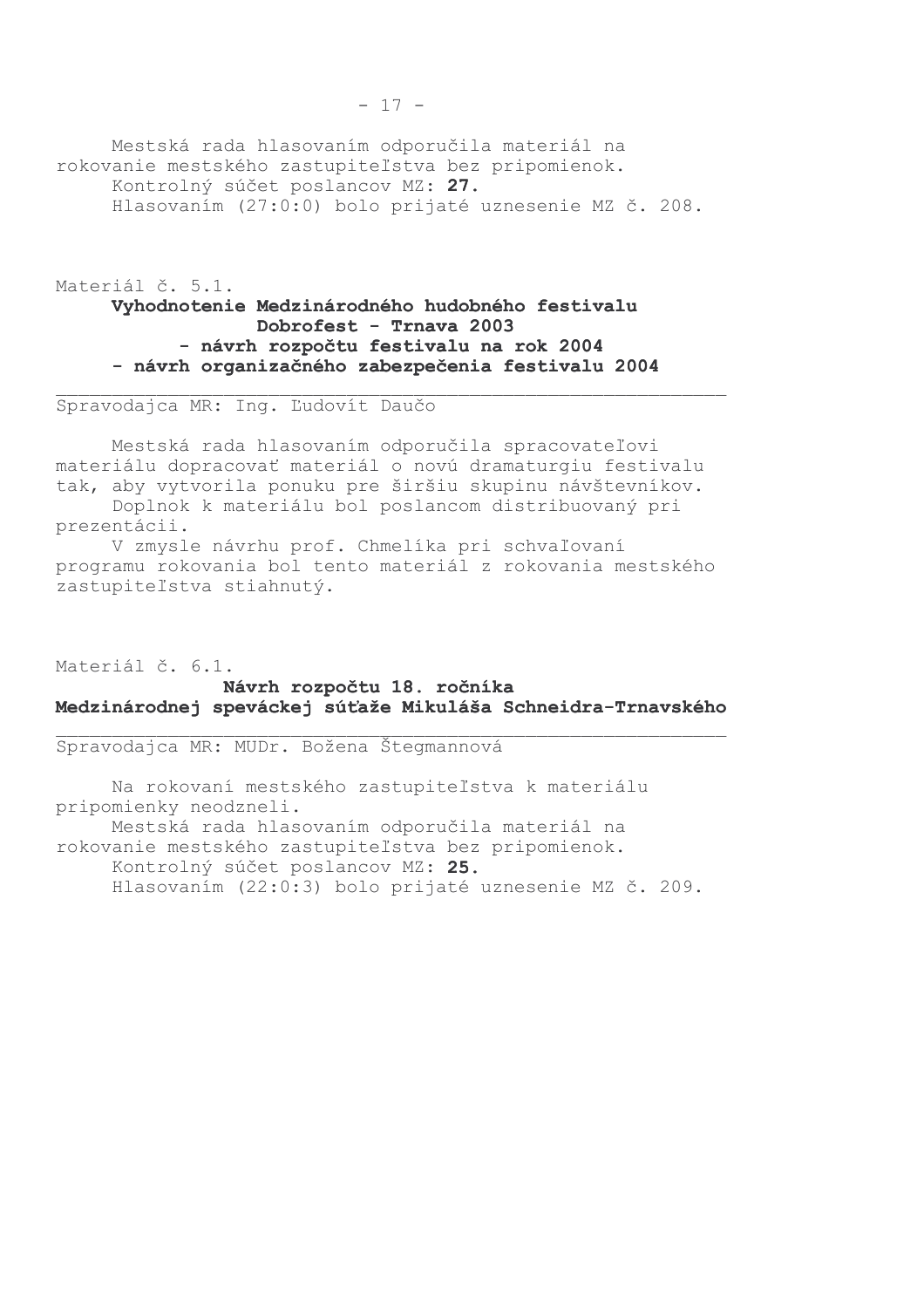# Materiál č. 7.1. Návrh na Organizačné zabezpečenie Vianočných trhov 2003

RRRRRRRRRRRRRRRRRRRRRRRRRRRRRRRRRRRRRRRRRRRRRRRRRRRRRRRRRRRR

## Spravodajca MR: pán Karol Opatovský

Na rokovaní mestského zastupiteľstva k materiálu pripomienky neodzneli. Mestská rada hlasovaním odporučila materiál na rokovanie mestského zastupiteľstva s návrhom na doplnenie bodu g) do bodu 1) návrhu uznesenia s nasledovným textom: ... Do organizačnej skupiny VZ 2003 poslancov mestského zastupiteľstva - Michala Okruhlicu a Karola Opatovského... Kontrolný súčet poslancov MZ: 26. O odporúčaní mestskej rady i o návrhu uznesenia sa hlasovalo súčasne. Hlasovaním (25:0:1) bolo prijaté uznesenie MZ č. 210.

# Materiál č. 8.1. Návrh na povolenie spracovania zmeny Územného plánu mesta Trnava – Hotel pri Oravnom

RRRRRRRRRRRRRRRRRRRRRRRRRRRRRRRRRRRRRRRRRRRRRRRRRRRRRRRRRRRR

Spravodajca MR: Ing. Jozef Tomek

Na rokovaní mestského zastupiteľstva k materiálu pripomienky neboli vznesené. Mestská rada hlasovaním odporučila materiál na rokovanie mestského zastupiteľstva s alternatívou B. Kontrolný súčet poslancov MZ: 27. O odporúčaní mestskej rady i o návrhu uznesenia sa hlasovalo súčasne. Hlasovaním (26:0:1) bolo prijaté uznesenie MZ č. 211, do bodu ktorého bol doplnený termín ...do 5.11.2003...

Materiál č. 9.1.

Návrh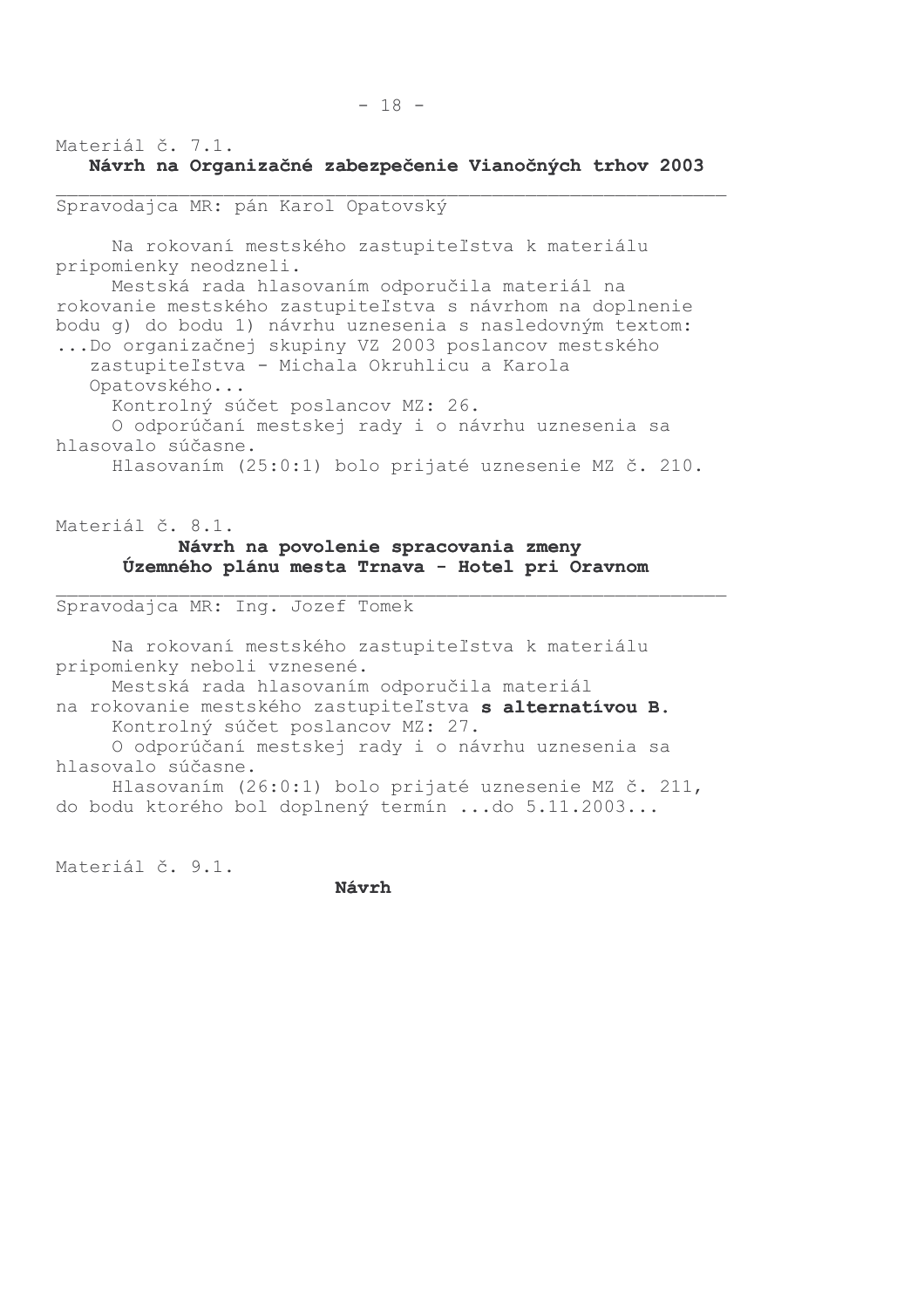na zrušenie zmluvy o združení finančných prostriedkov na výstavbu technickej infraštruktúry a o podmienkach realizácie stavby technickej infraštruktúry z prostriedkov fondu regionálneho rozvoja SR, pridelených v zmysle Zákona NR SR č. 124/96 Z.z. a Smernice MV a RR SR č. 2/2000 pre 13 rodinných domov na Mudroňovej ulici v Trnave medzi mestom Trnava a stavebníkmi zastúpenými Ing. Milošom Jaroškom, Palárikova 20, Trnava

Spravodajca MR: Ing. Vladimír Butko

Na rokovaní mestského zastupiteľstva k materiálu pripomienky neboli vznesené.

Mestská rada hlasovaním odporučila materiál na rokovanie mestského zastupiteľstva bez pozmeňovacích návrhov.

Kontrolný súčet poslancov MZ: 28. Hlasovaním (27:0:1) bolo prijaté uznesenie MZ č. 212.

Materiál č. 10.1.

### Návrh na poskytnutie dotácie na rok 2003 v rámci samostatnej rozpočtovej položky "školstvo"

Spravodajca MR: MUDr. Gabriel Pavelek

Mestská rada hlasovaním prijala návrh, aby sa v zariadení Kalokagatia CVČ vykonala najskôr hĺbková kontrola hospodárenia a až potom sa mestské zastupiteľstvo zaoberalo predmetným materiálom.

Na základe toho mestská rada odporúča materiál z rokovania mestského zastupiteľstva stiahnuť.

Odporúčanie mestskej rady bolo akceptované pri schvaľovaní programu mestského zastupiteľstva v úvode rokovania.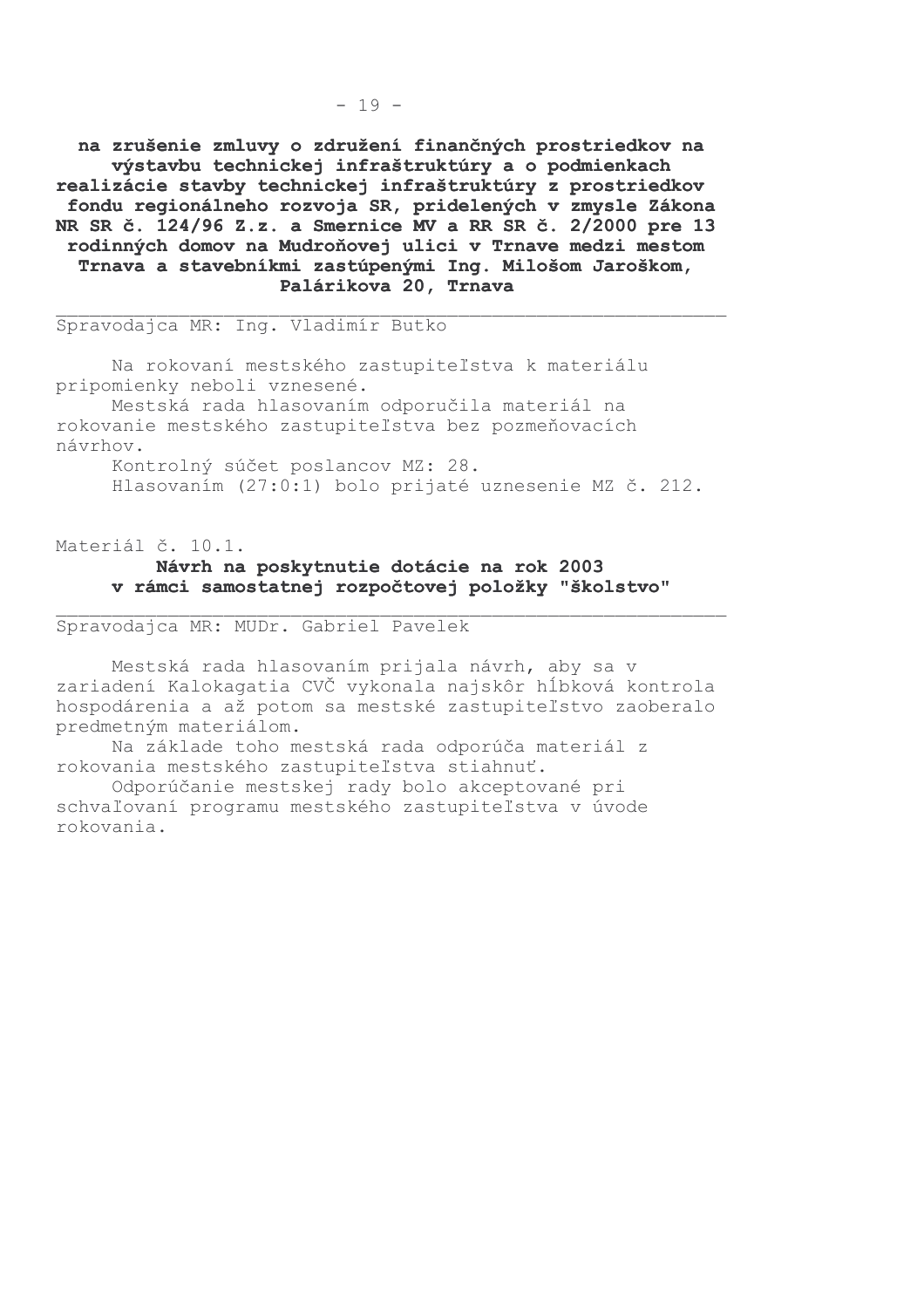## Materiál č. 11.1. Návrh na voľbu prísediacich pre Okresný súd v Trnave

Spravodajca MR: MUDr. Pavol Caudt

MUDr. Caudt - na základe požiadavky spracovateľa materiálu predložil návrh na úpravu textu v bode 1b) uznesenia. Namiesto "Marešová" uviesť ... Kramárová...

Mestská rada hlasovaním odporučila materiál na rokovanie mestského zastupiteľstva bez pripomienok. Kontrolný súčet poslancov MZ: 26.

Hlasovaním (24:0:2) bolo prijaté uznesenie MZ č. 213, v ktorom bola zapracovaná zmena predložená spravodajcom mestskej rady.

Materiál č. 12.1.

## Plnenie uznesení Mestského zastupiteľstva mesta Trnava, ktorých termín plnenia je do 10.10.2003

Spravodajca MR: pán Eduard Čechovič

Rozprava:

Čechovič, DUČMR - odporučil do materiálu doplniť zmenu uznesenia MZ č. 23/2003. Ako dôvod zmeny uviedol existujúcu legislatívu, keď štát nemôže vopred uhradiť finančné prostriedky za pozemky. /Návrh na úpravu uznesenia je priložený k materiálu./ Ing. Bošnák, primátor mesta - odporučil návrh zmeny uznesenia MZ č. 23/2003 v bode 1. označiť ako ...a... a ako bod b. doplniť text ... súhlasí s prípravou a realizáciou stavby na pozemkoch mesta... Zároveň odporučil upraviť termíny v ukladacej časti uznesenia nasledovne:

\* v bode a) ...do  $30.11.2003...$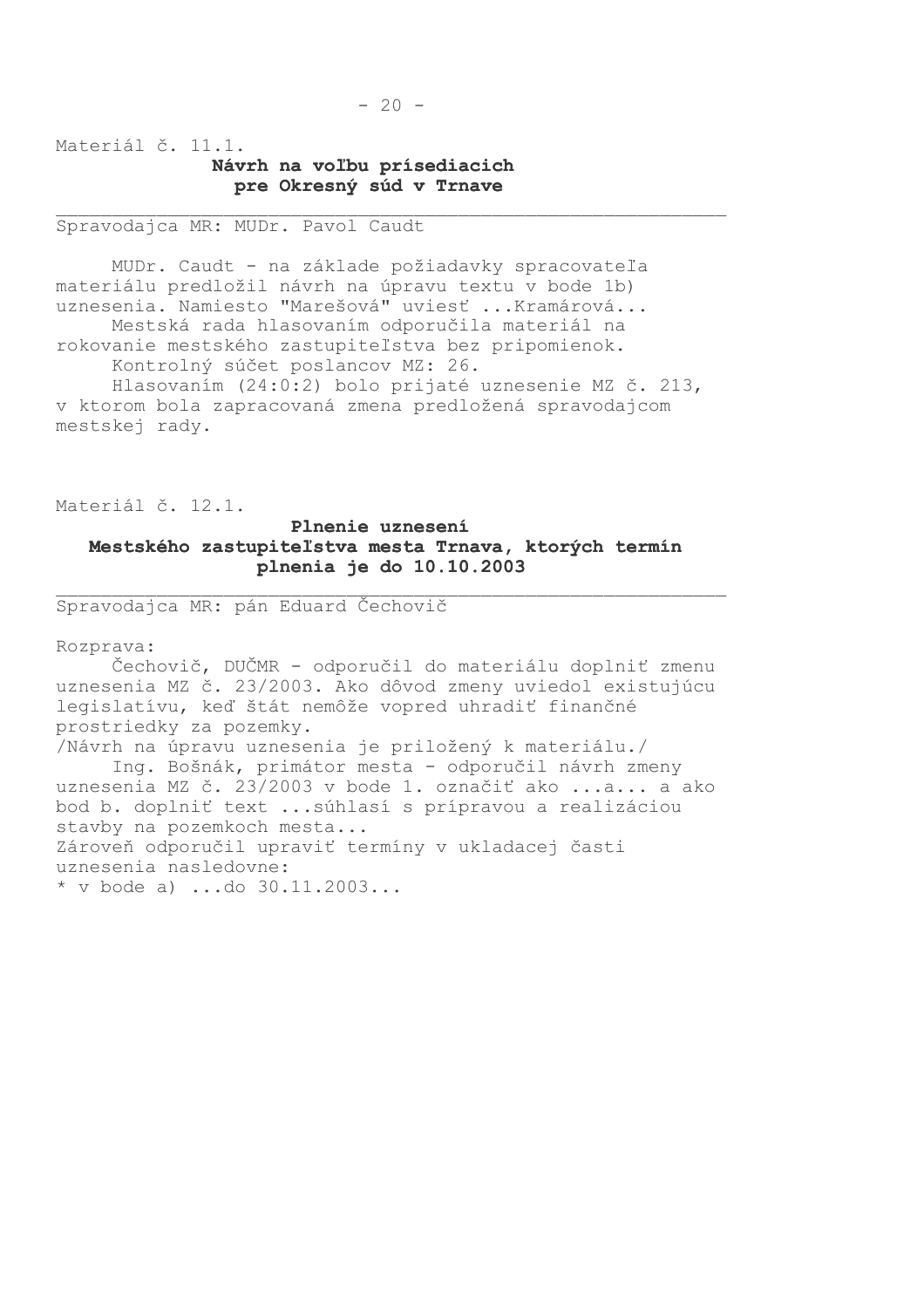\* v bode b) ...do  $10.12.2003...$ Mestská rada hlasovaním odporučila materiál na rokovanie mestského zastupiteľstva s návrhom na úpravu uznesenia:

- a) z návrhu uznesenia vypustiť v bode 3) časť textu "č. 110/2003"
- b) do bodu 2) návrhu uznesenia doplniť predĺženie termínu plnenia uznesenia MZ  $\ldots$ č. 110/2003 do 31.10.2004...

Kontrolný súčet poslancov MZ: 28. O všetkých návrhoch k materiálu i o uznesení mestského zastupiteľstva sa hlasovalo súčasne.

Hlasovaním (28:0:0) bolo prijaté uznesenie MZ č. 214.

Rôzne:

#### $A)$

V rámci bodu rôzne ako materiál č. 13.1. bol zaradený materiál:

### Návrh výzvy poslancov Mestského zastupiteľstva mesta Trnava k riešeniu problematiky grafitov

#### Spravodajca MR: Mgr. Ján Žitňanský

Mestská rada hlasovaním odporučila materiál na rokovanie mestského zastupiteľstva s tým, že spracovateľ materiálu pripraví text výzvy v samostatnej forme. S výzvou sa obrátiť na vládu SR, ministra vnútra SR, ktorí v rámci svojich kompetencií môžu spracovať legislatívny návrh. Zároveň sa s výzvou obrátiť na predsedu NR SR, poslancov NR SR o podporu pri schvaľovaní návrhu, resp. aby iniciovali riešenie záležitosti formou poslaneckého návrhu. Mestská rada odporučila výzvu tiež adresovať prezidentovi SR, Únii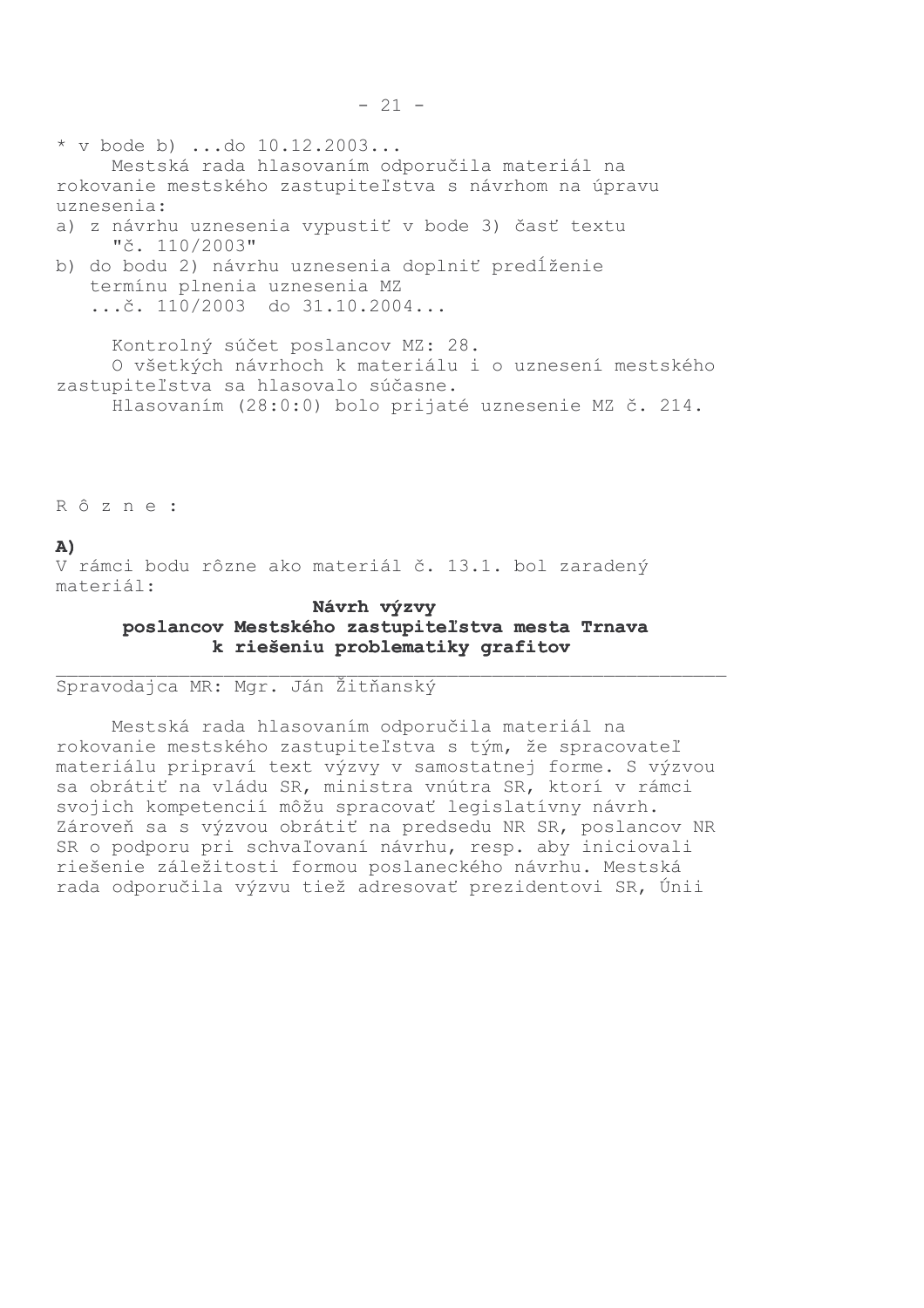miest SR a ZMOS-u, aby podporili túto iniciatívu. /Nový návrh v zmysle odporúčaní mestskej rady tvorí prílohu spoločného spravodaja./

#### Rozprava:

Ing. Šarvaic - odporučil riešiť, aby činnosť sprejerov nebola kvalifikovaná ako priestupok, ale ako trestný čin. Legislatívu v tejto oblasti rieši Ministerstvo spravodlivosti SR, preto odporučil výzvu smerovať i tam. Odporučil záležitosť riešiť ako problematiku "sprejerov", pretože grafiti sú chápané určitým spôsobom ako druh umenia.

Ing. Bošnák, primátor mesta - odporučil návrh výzvy preformulovať do takej podoby, aby mohla byť daná k dispozícii novinárom na tlačovej konferencii.

Vo výzve odporučil upozorniť na to, že problém je veľký, evidovaných je veľa sprejerov, ktorí spôsobujú škody vo výške desiatok miliónov Sk. Svojím konaním tak znehodnocujú kultúrne pamiatky, majetok nielen štátny, verejný, ale i súkromný. Treba upozorniť, že výzva už raz prijatá bola, ale nič sa neriešilo. Oslovené boli príslušné orgány, ktoré v danej veci nekonali. Z toho dôvodu je potrebné požiadať i o podporu všetkých ústavných činiteľov a problém riešiť i poslaneckou iniciatívou.

Okruhlica - navrhol doplniť i to, že ľuďom sa vychádzalo v ústrety, avšak i napriek tomu sú škody obrovské.

Ing. Báňas - sa zaujímal, či v tomto smere mesto žiadalo o podporu ZMOS.

Prof. Chmelík - navrhol výzvu zaslať i na parlamentné výbory.

Ing. Pullmann - odporučil doplniť do uznesenia termíny. MUDr. Heriban - dal na zváženie, či najväčších výtržníkov by nebolo vhodné zverejniť na zadnej strane novín i s ich výtvormi.

Ing. Šarvaic - uviedol v českom periodiku Blesk túto skutočnosť využili.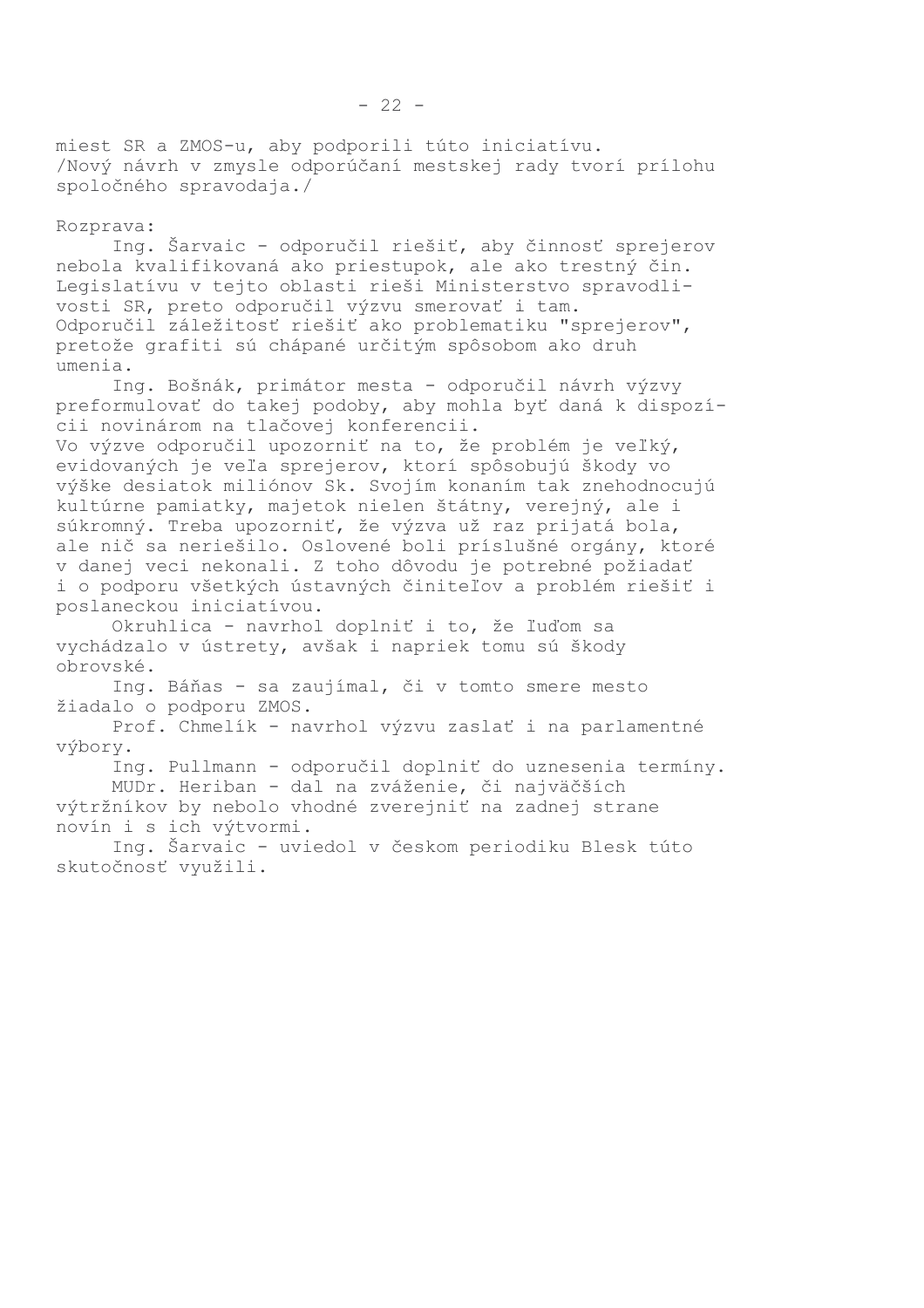Ing. Bošnák, primátor mesta - konštatoval, že návrh poslanca Heribana je dobrý, avšak musí byť preverený po legislatívnej stránke. Uviedol, že ak výzva bude zaslaná predsedovi NR SR, určite bude posunutá na vyjadrenie i príslušnému parlamentnému výboru. Ďalej podotkol, že zasadnutie Predsedníctva ZMOS-u sa uskutoční dňa 29.10.2003, kde osobne požiada o podporu predmetnej výzvy. Na záver svojho vystúpenia odporučil v bode 1) schváliť návrh textu opakovanej výzvy, ktorá bude upravená v zmysle pripomienok vznesených v rámci rozpravy. Odporučil dopracovať ju do 29.10.2003 s tým, že to bude úloha v bode 2a) a bod 2b) návrhu uznesenia bude pôvodný text, pri ktorom sa doplní termín do 5.11.2003.

## $B)$

Ing. Bošnák, primátor mesta informoval prítomných, že sa začalo s prípravnými prácami súvisiacimi s priemyselným parkom pri PSA. Dňa 31.10.2003 sa uskutoční prezentácia nového parku, na ktorú bolo pozvaných cca 260 domácich i zahraničných firiem ako možných subdodávateľov. Zabezpečované budú dodávky nielen pre PSA ale i pre iné závody. V parku by malo nájsť pracovné miesta cca 3500 ľudí a výrobné priestory by mali byť o rozlohe cca 150 000 m2, 15 000 m2 priestory administratívne plus parkoviská a technické zázemie. Investícia sa odhaduje na 4 mld. Sk. Predložil nasledovný návrh uznesenia o schválenie ktorého požiadal poslancov mestského zastupiteľstva:

... Mestské zastupiteľstvo mesta Trnava po prerokovaní: 1. nemá námietky, aby sa v rámci rozhodnutia valného zhromaždenia Invest Trnava, s.r.o., Hlavná 5, Trnava, ak to bude nevyhnutné, založila dcérska obchodná spoločnosť v zmysle Obchodného zákonníka na zabezpečenie realizácie ďalšej časti záväzkov vyplývajúcich pre slovenské strany zo Zmluvy o spolupráci zo dňa 24.1.2003 v znení dodatku zo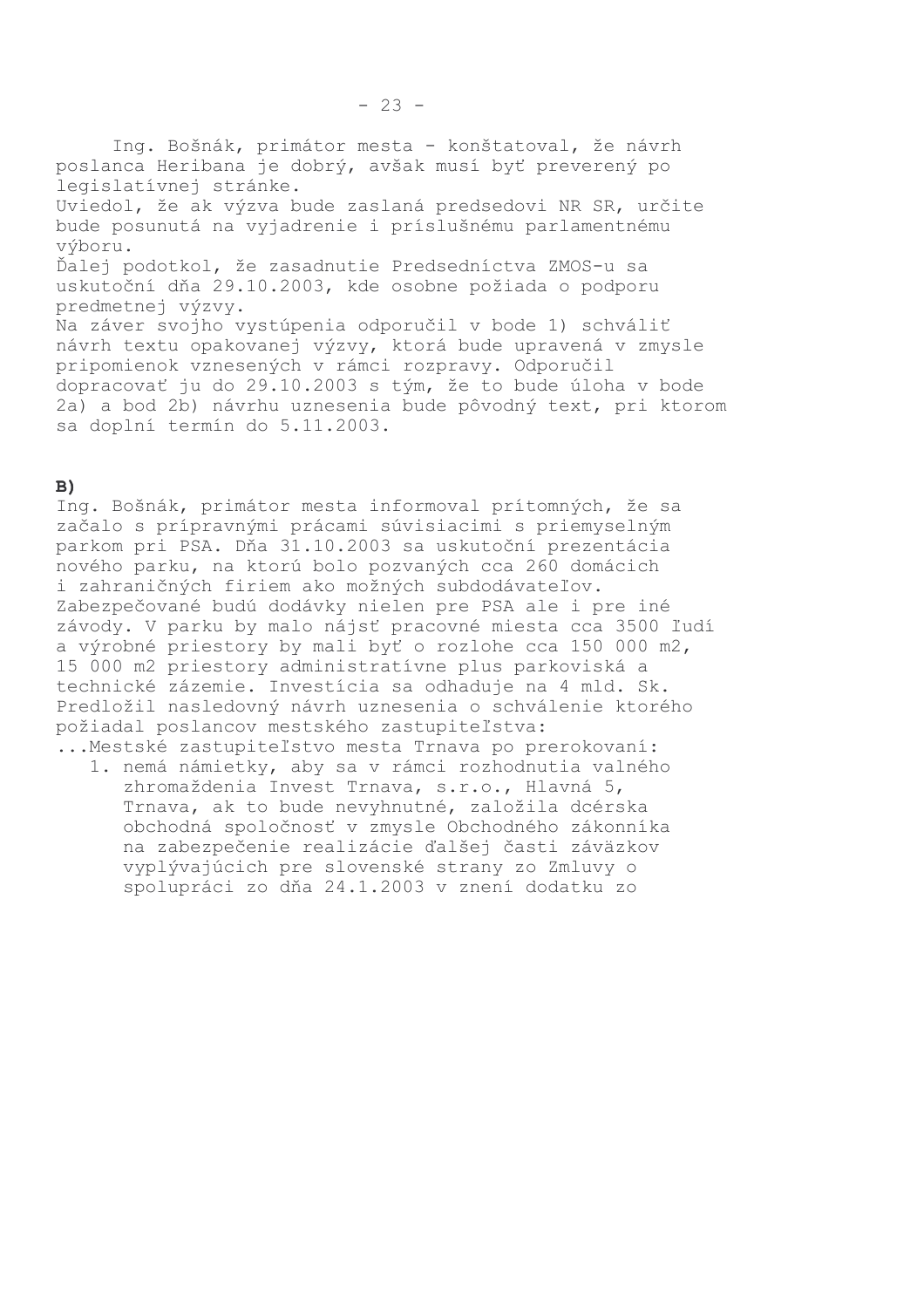2. poveruje primátora mesta, aby konal všetky potrebné úkony...

Kontrolný súčet poslancov MZ: 25. Hlasovaním (24:0:1) bolo prijaté uznesenie MZ č. 216.

# $\mathbf{C}$

Ing. Daučo, dlhodobo uvoľnený člen MR informoval prítomných o zasadnutí Rady Združenia historických miest a obcí Slovenska, ktoré sa uskutočnilo dňa 24.10.2003 v Brhlovciach a o záveroch prijatých na tomto zasadnutí.

## D)

Ing. Daučo odovzdal primátorovi mesta pamätný list predsedu Matice Slovenskej a riaditeľky Matice Slovenskej pri príležitosti osláv 10. výročia založenia Matice Slovenskej.

## $E)$

Ing. Bošnák, primátor mesta uviedol, že v médiách prebehli rozporuplné informácie v súvislosti s úmrtím bezdomovca Cyrila Karabu.

Zároveň poukázal na rozdielne stanoviská lekárov z dvoch oddelení nemocnice v súvislosti so zdravotným stavom bezdomovca. O kompletnú dokumentáciu preto požiadal mestskú políciu i sociálny odbor o stanovisko. Na základe uvedeného považoval za potrebné urobiť podanie za mesto Trnava a prešetriť, či sa nejedná o nedbalostný trestný čin. Po prešetrení podania a ošetrení vyšetrovateľ OO PZ SR oznámil, že sa začalo trestné stíhanie za trestný čin ublíženia na zdraví s následkom smrti.

MUDr. Caudt, poslanec MZ - podotkol, že druhá strana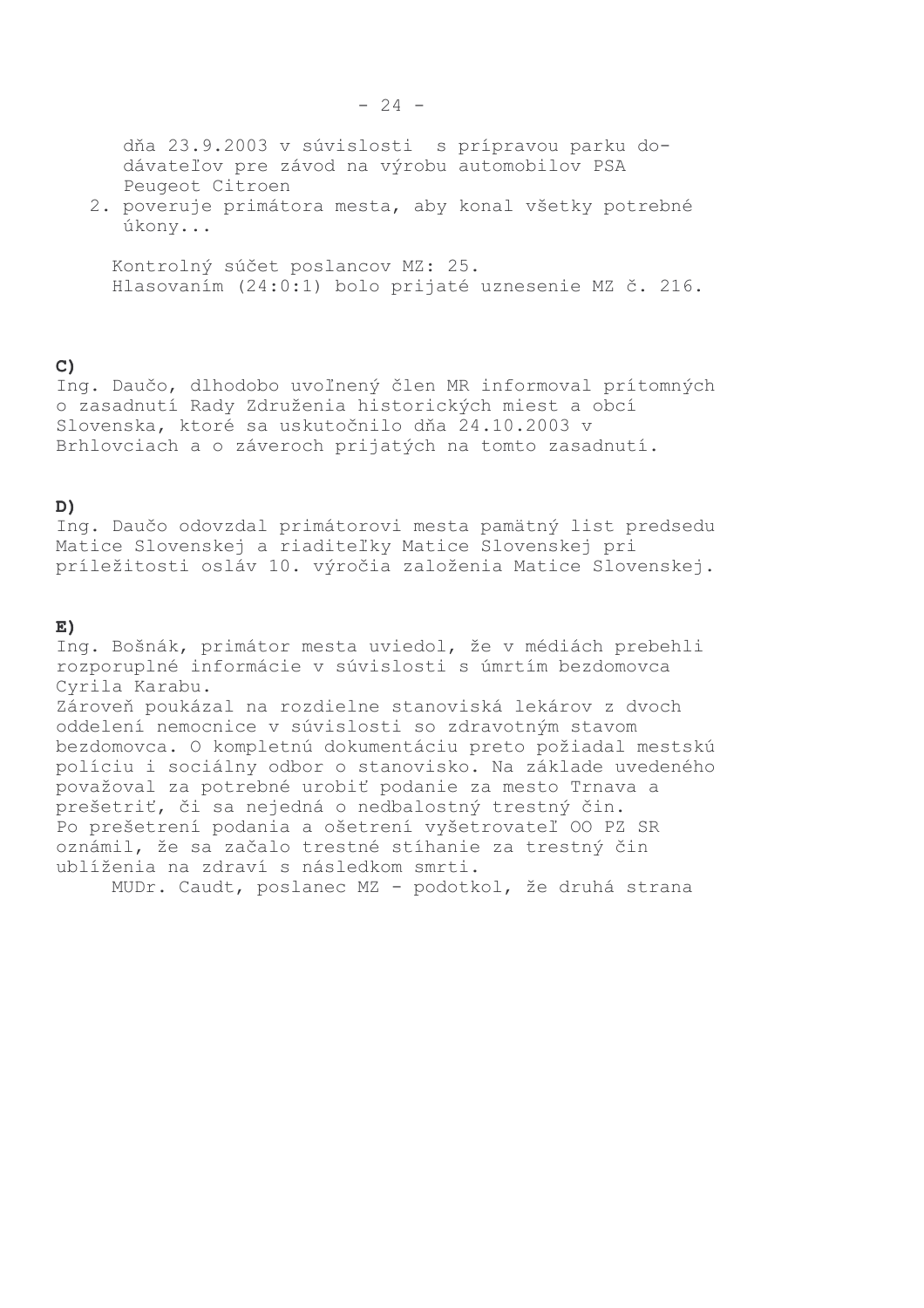- Fakultná nemocnica v Trnave - k tomu, čo prebehlo nemala možnosť vyjadriť sa v tlači. Zároveň prečítal prítomným stanovisko z riaditeľskej porady, ktoré vzišlo k prípadu. V stanovisku bol podrobný chronologický postup o riešení záležitosti v súvislosti s bezdomovcom Cyrilom Karabom. Na záver svojho vystúpenia uviedol, že menovanému bola poskytnutá všetka liečba a riešená bola aj jeho sociálna situácia. Pitva menovaného potvrdila ako príčinu smrti doterajší spôsob života a podchladenie.

Ing. Pullmann - uviedol, že dopoludnia vyšla správa, že riaditeľ Fakultnej nemocnice v Trnave bol z funkcie odvolaný.

Ďalšie návrhy v bode programu "rôzne" neboli predložené.

V zmysle schváleného programu rokovania nasledovali interpelácie poslancov mestského zastupiteľstva:

Jaroslav Kralčák

#### $\check{c}$ . 57

interpeloval umiestnenie betónových zábran, ktoré znemožňujú parkovanie na novovybudovanom chodníku na Študentskej ulici, pred križovatkou na ulicu Hospodársku. Žiada o zváženie odstrániť betónové zábrany len v priestore zastávky MHD. Ostatné zábrany plnia svoj účel, ale v mieste zastávky MHD pri stánku PNS prekážajú pri nastupovaní a vystupovaní z autobusu a môže prísť k úrazu.

Mgr. Ján Žitňanský

#### č. 58

občania bývajúci na uliciach Slnečná a Ustianska sa sťažujú na neplnenie podmienok vyplývajúcich zo zmluvy v súvislosti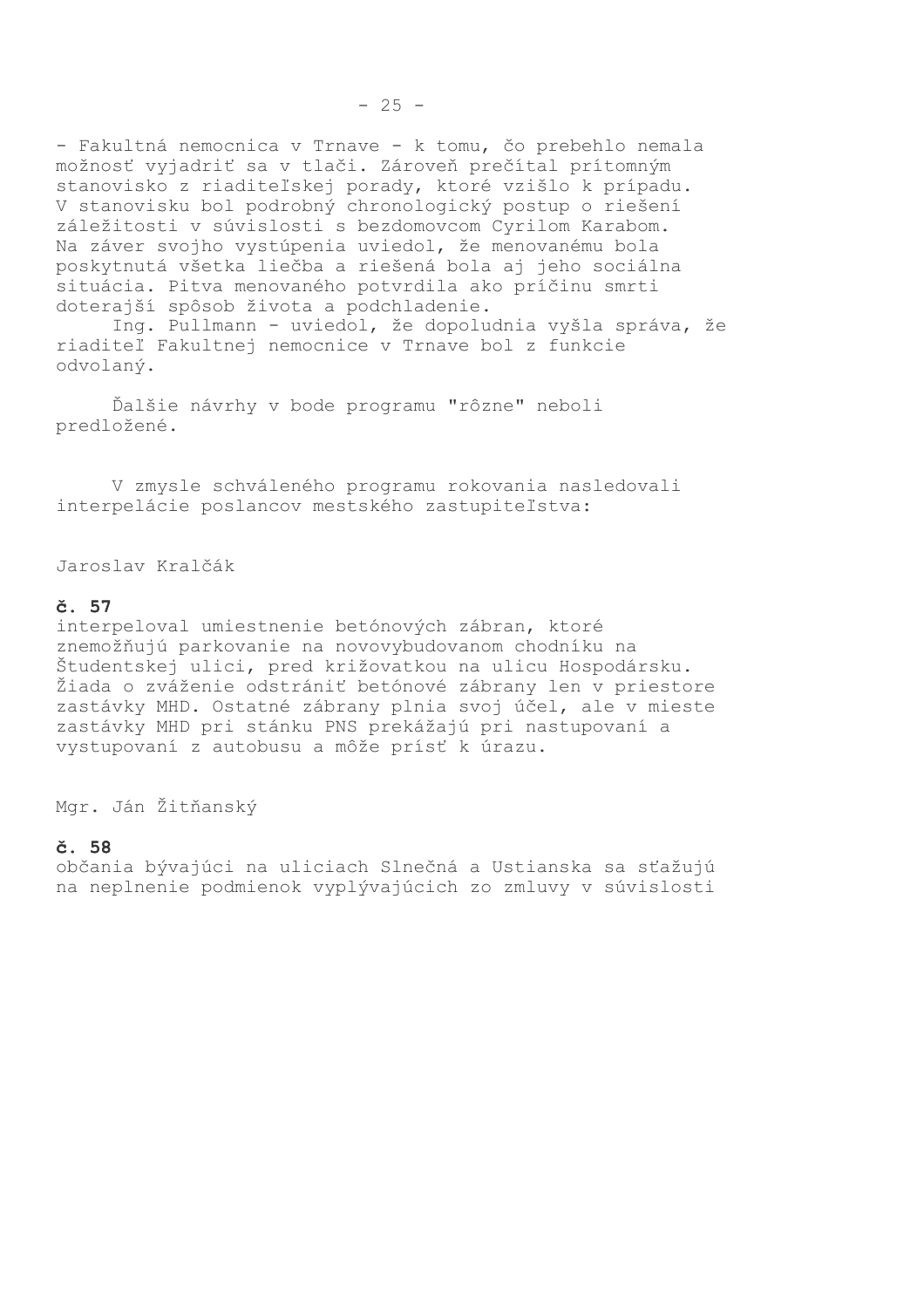so zvozom repy - nedodržiavanie rýchlosti 40 km/hod., nepoužívanie ochranných sietí a zo strany cukrovaru doteraz nebolo zabezpečené čistenie miestnej komunikácie, ktoré malo byť vykonávané denne

#### č. 59

opätovne upozorňoval na zápach neustále sa šíriaci z kanalizácie, ktorý znepríjemňuje život v dotknutých uliciach Kopánky

MUDr. Martin Heriban

#### $\check{c}$ . 60

osloviť i štátnu políciu v súvislosti so zvozom repy po ulici Hlboká (zvoz by mal byť riešený vonkajším obchvatom)

#### $\check{c}$ . 61

zápach šíriaci sa z kanalizácie na uliciach Veterná, Hlboká bol riešený už v minulosti; problémom je vypúšťanie nekoncentrovaného odpadu v Bolerázi

Ing. Augustín Pullmann

#### č. 62

upraviť povrch parkoviska v priestore medzi poštou a Trnavskou univerzitou napr. jemnou kamennou drťou.

Vznesením interpelácií poslancov Mestského zastupiteľstva mesta Trnava bol program rokovania vyčerpaný.

Mgr. Žitňanský, predseda návrhovej komisie skonštatoval, že prijatých bolo celkom 36 uznesení, od č. 181 po č.